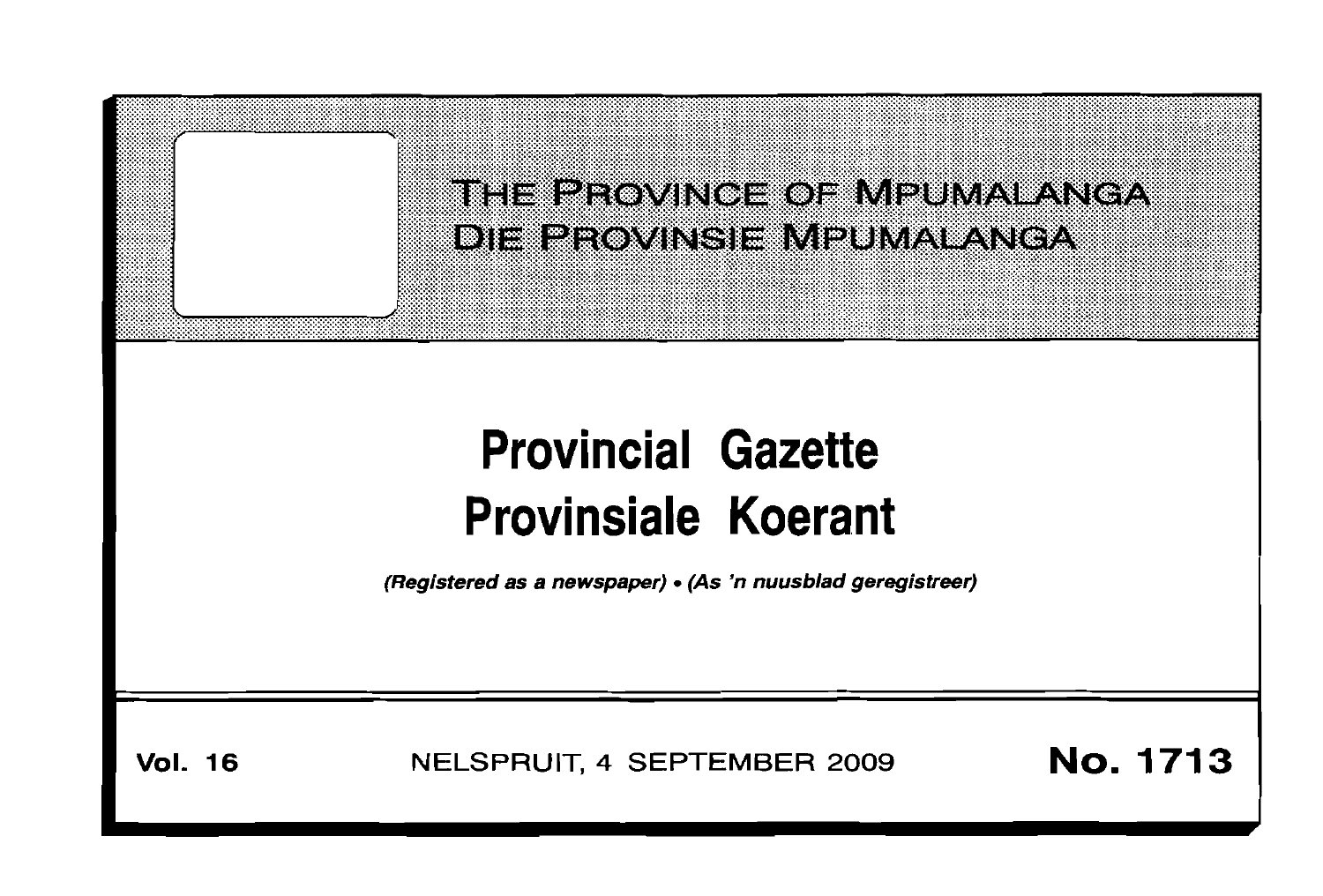No.

# **CONTENTS· INHOllD**

Page Gazette No. No.

## **GENERAL NOTICES· ALGEMENE KENNISGEWINGS**

| 257<br>257 |                                                                                                              | 8<br>8   |
|------------|--------------------------------------------------------------------------------------------------------------|----------|
| 258        | Town-planning and Townships Ordinance (15/1986): Lydenburg Amendment Scheme 264/95                           | 8        |
| 258        |                                                                                                              | 8        |
| 259        |                                                                                                              | 9        |
| 260        |                                                                                                              | 9        |
| 261        |                                                                                                              | 9        |
| 265        |                                                                                                              | 10       |
| 265        |                                                                                                              | 10       |
| 266<br>266 |                                                                                                              | 11<br>11 |
| 268        |                                                                                                              | 11       |
| 268        |                                                                                                              | 12       |
| 269        | Town-planning and Townships Ordinance (15/1986): Delmas Amendment Scheme 43/2007                             | 12       |
| 269        |                                                                                                              | 12       |
| 270<br>270 |                                                                                                              | 13<br>13 |
| 271        |                                                                                                              | 13       |
| 271        |                                                                                                              | 14       |
| 272        |                                                                                                              | 14       |
| 272        |                                                                                                              | 14       |
| 273        |                                                                                                              | 15       |
| 273        |                                                                                                              | 15       |
| 274        |                                                                                                              | 15       |
| 274        |                                                                                                              | 16       |
| 275<br>275 |                                                                                                              | 16<br>16 |
|            |                                                                                                              | 17       |
| 276<br>276 |                                                                                                              | 17       |
| 277        |                                                                                                              | 17       |
| 277        |                                                                                                              | 17       |
| 278        | Black Administration Act (38/1927): Permanent park closure, subdivision and rezoning: Erven in Elukwatini    | 18       |
|            | <b>LOCAL AUTHORITY NOTICES · PLAASLIKE BESTUURSKENNISGEWINGS</b>                                             |          |
| 183        | Town-planning and Townships Ordinance (15/1986): eMalahleni Local Municipality: Establishment of township:   | 19       |
| 184        |                                                                                                              | 20       |
| 184        | Ordonnansie op Dorpsbeplanning en Dorpe (15/1986): Thaba Chweu Munisipaliteit: Stigting van dorp: Lydenburg- | 20       |
| 192        | Town-planning and Townships Ordinance (15/1986): eMalahleni Local Municipality: Establishment of a township: | 21       |
| 192        | Ordonnansie op Dorpsbeplanning en Dorpe (15/1986): eMalahleni Plaaslike Munisipaliteit: Stigting van dorp:   | 21       |
| 193        |                                                                                                              | 22       |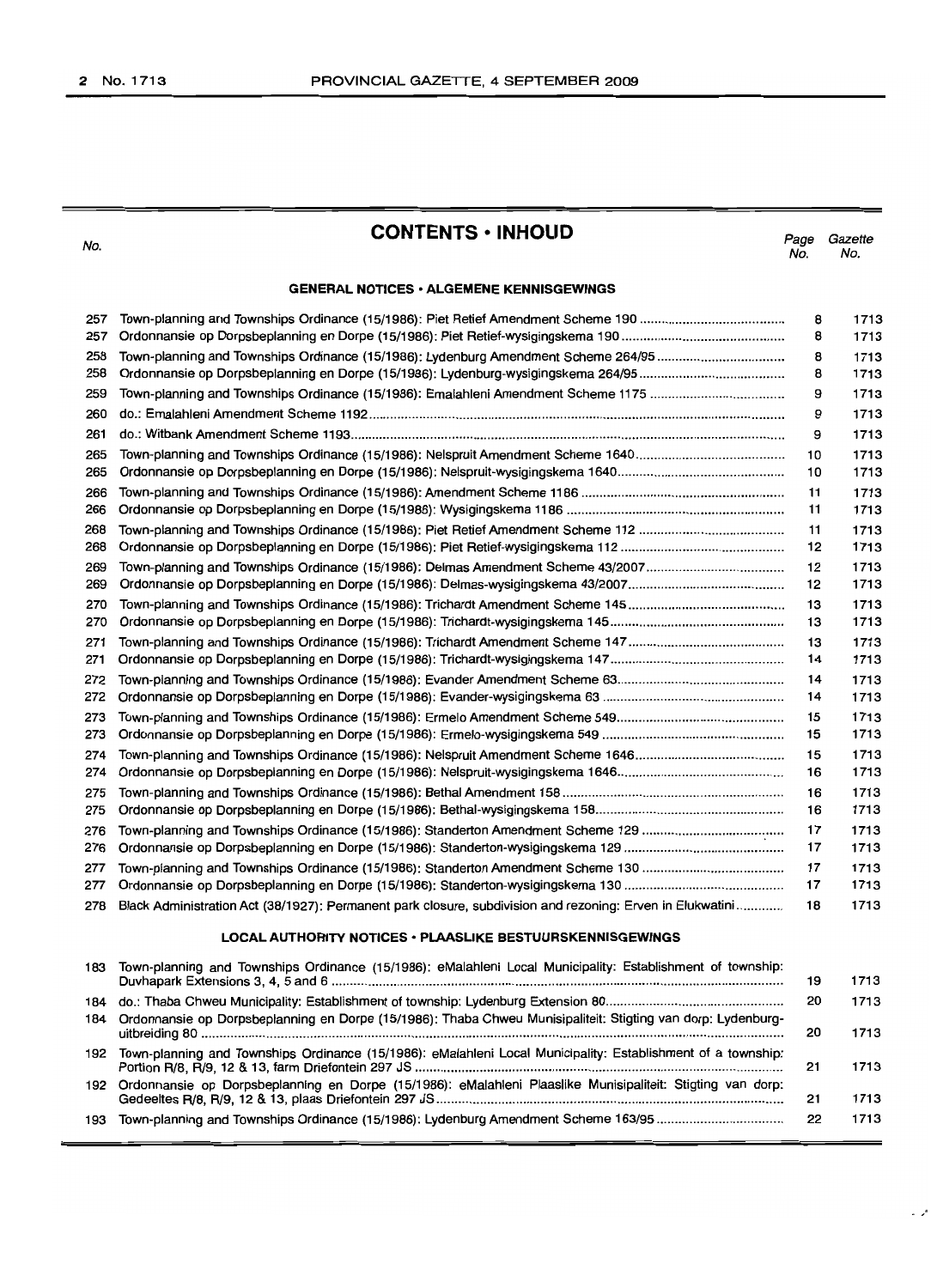| <b>IMPORTANT NOTICE</b>                                                                                                                                            |  |  |  |  |
|--------------------------------------------------------------------------------------------------------------------------------------------------------------------|--|--|--|--|
| The                                                                                                                                                                |  |  |  |  |
| <b>Mpumalanga Province Provincial Gazette Function</b>                                                                                                             |  |  |  |  |
| will be transferred to the                                                                                                                                         |  |  |  |  |
| <b>Government Printer</b> in Pretoria                                                                                                                              |  |  |  |  |
| as from 1 April 2005                                                                                                                                               |  |  |  |  |
| <b>NEW PARTICULARS ARE AS FOLLOWS:</b>                                                                                                                             |  |  |  |  |
| <b>Postal address:</b><br><b>Physical address:</b>                                                                                                                 |  |  |  |  |
| <b>Government Printing Works</b><br>Private Bag X85<br>149 Bosman Street<br>Pretoria<br>Pretoria<br>0001                                                           |  |  |  |  |
| <b>New contact persons:</b> Louise Fourie Tel.: (012) 334-4686<br>Mrs H. Wolmarans Tel.: (012) 334-4591                                                            |  |  |  |  |
| Fax number: (012) 323-8805                                                                                                                                         |  |  |  |  |
| E-mail address: hester.wolmarans@gpw.gov.za<br>louise.fourie@gpw.gov.za                                                                                            |  |  |  |  |
| <b>Contact persons for subscribers:</b>                                                                                                                            |  |  |  |  |
| Mrs S. M. Milanzi Tel.: (012) 334-4734<br>Mrs J. Wehmeyer Tel.: (012) 334-4753<br>Fax.: (012) 323-9574                                                             |  |  |  |  |
| This phase-in period is to commence from 18 March 2005 (suggest date of advert)<br>and notice comes into operation as from 1 April 2005.                           |  |  |  |  |
| Subscribers and all other stakeholders are advised to send their advertisements<br>directly to the Government Printing Works, two weeks before the 1st April 2005. |  |  |  |  |
| In future, adverts have to be paid in advance<br>before being published in the Gazette.                                                                            |  |  |  |  |
| <b>AWIE VAN ZYL</b><br><b>Advertising Manager</b>                                                                                                                  |  |  |  |  |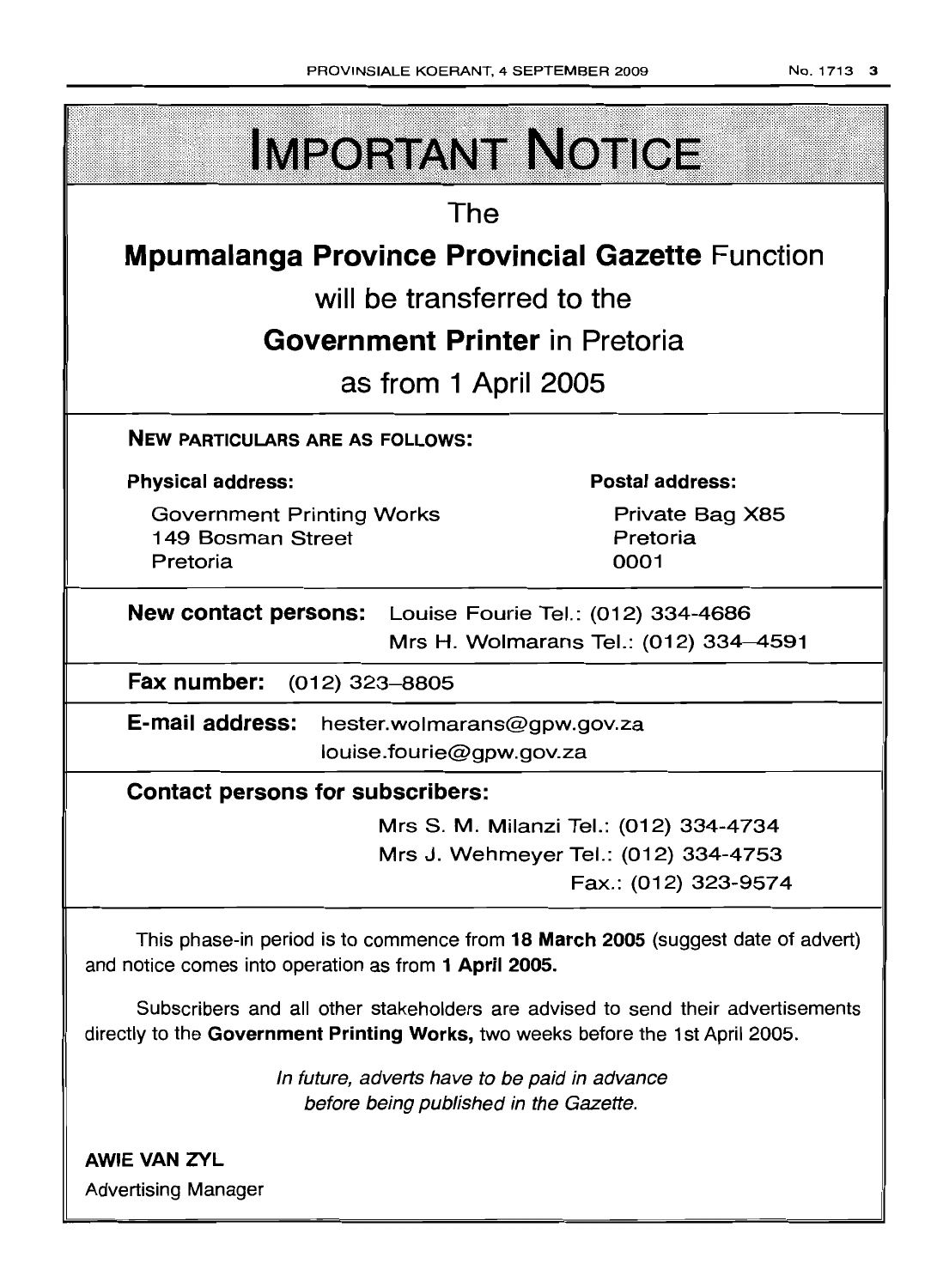IT IS THE CLIENTS RESPONSIBILITY TO ENSURE THAT THE CORRECT AMOUNT IS PAID AT THE CASHIER OR DEPOSITED INTO THE GOVERNMENT PRINTING WORKS BANK ACCOUNT AND ALSO THAT THE REQUISITION/COVERING LETTER TOGETHER WITH THE ADVERTISEMENTS AND THE PROOF OF DEPOSIT REACHES THE GOVERNMENT PRINTING WORKS IN TIME FOR INSERTION IN THE PROVINCIAL GAZETTE.

**No ADVERTISEMENTS WILL BE PLACED WITHOUT PRIOR PROOF OF PRE-PAYMENT.**

# '/4 page **R 187.37** Letter Type: Arial Size: 10 Line Spacing: At: Exactly 11pt



1/4 page **R 374.75**

Letter Type: Arial Size: 10 Line Spacing: At: Exactly 11 pt

# <sup>1</sup>/<sub>4</sub> page **R 562.13**<br>Letter Type: Arial Size: 10

Letter Type: Arial Line Spacing: At: Exactly 11 pt

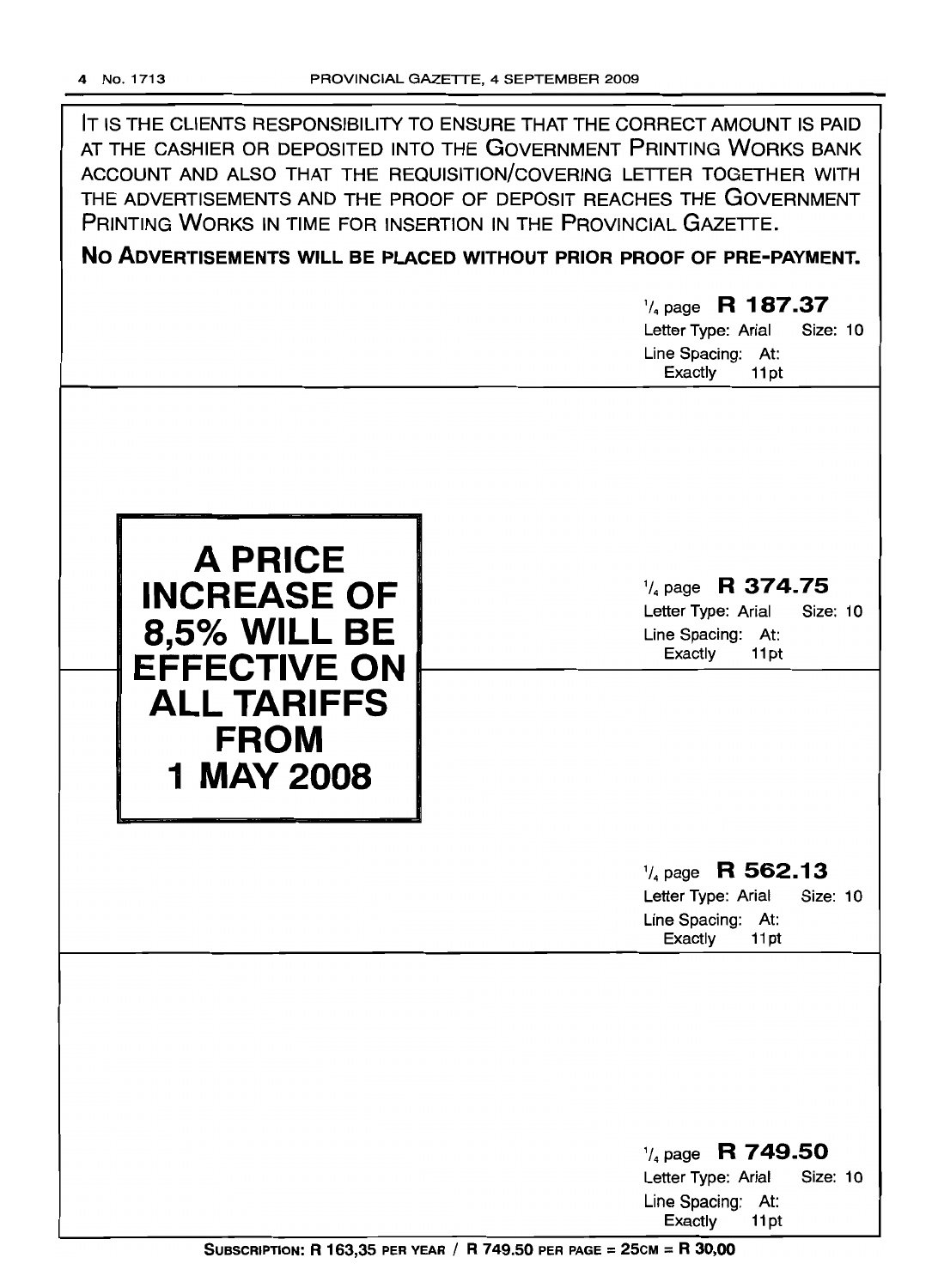

refuse such client further access to the Mpumalanga Province Provincial Gazette untill any outstanding debts to the Government Printer is settled in full.

# **THE GOVERNMENT PRINTER INDEMNIFIED AGAINST LIABILITY**

- 4. The Government Printer will assume no liability in respect of-
	- (1) any delay in the publication of a notice or publication of such notice on any date other than that stipulated by the advertiser;
	- (2) erroneous classification of a notice, or the placement of such notice in any section or under any heading other than the section or heading stipulated by the advertiser;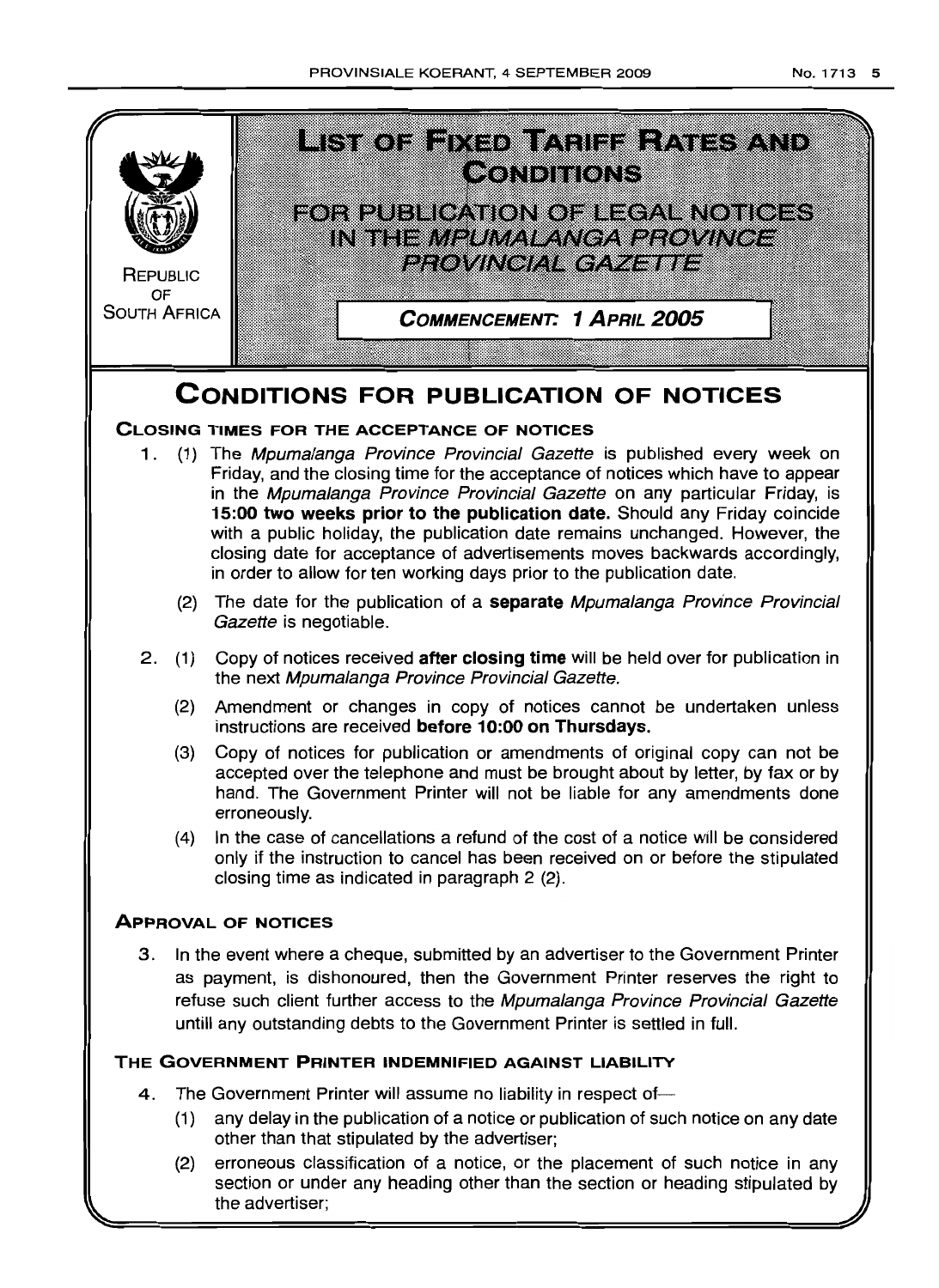r

(3) any editing, revision, omission, typographical errors or errors resulting from faint or indistinct copy.

# LIABILITY OF ADVERTISER

5. Advertisers will be held liable for any compensation and costs arising from any action which may be instituted against the Government Printer in consequence of the publication of any notice.

# **COPY**

- 6. Copy of notices must be typed on one side of the paper only and may not constitute part of any covering letter or document.
- 7. At the top of any copy, and set well apart from the notice, the following must be stated:

Where applicable

- (1) The heading under which the notice is to appear.
- (2) The cost of publication applicable to the notice, in accordance with the "Word Count Table".

# PAYMENT OF COST

- 9. With effect from 1 April 2005 no notice will be accepted for publication unless the cost of the insertion(s) is prepaid in CASH or by CHEQUE or POSTAL ORDERS. It can be arranged that money can be paid into the banking account of the Government Printer, in which case the deposit slip accompanies the advertisement before publication thereof.
- 10. (1) The cost of a notice must be calculated by the advertiser in accordance with the word count table.
	- (2) Where there is any doubt about the cost of publication of a notice, and in the case of copy, an enquiry, accompanied by the relevant copy, should be addressed to the Advertising Section, Government Printing Works, Private Bag X85, Pretoria, 0001 [Fax: (012) 323-8805], before publicetion.
- 11. Overpayment resulting from miscalculation on the part of the advertiser of the cost of publication of a notice will not be refunded, unless the advertiser furnishes adequate reasons why such miscalculation occurred. In the event of underpayments, the difference will be recovered from the advertiser, and the notice(s) will not be published until such time as the full cost of such publication has been duly paid in cash or by cheque or postal orders, or into the banking account.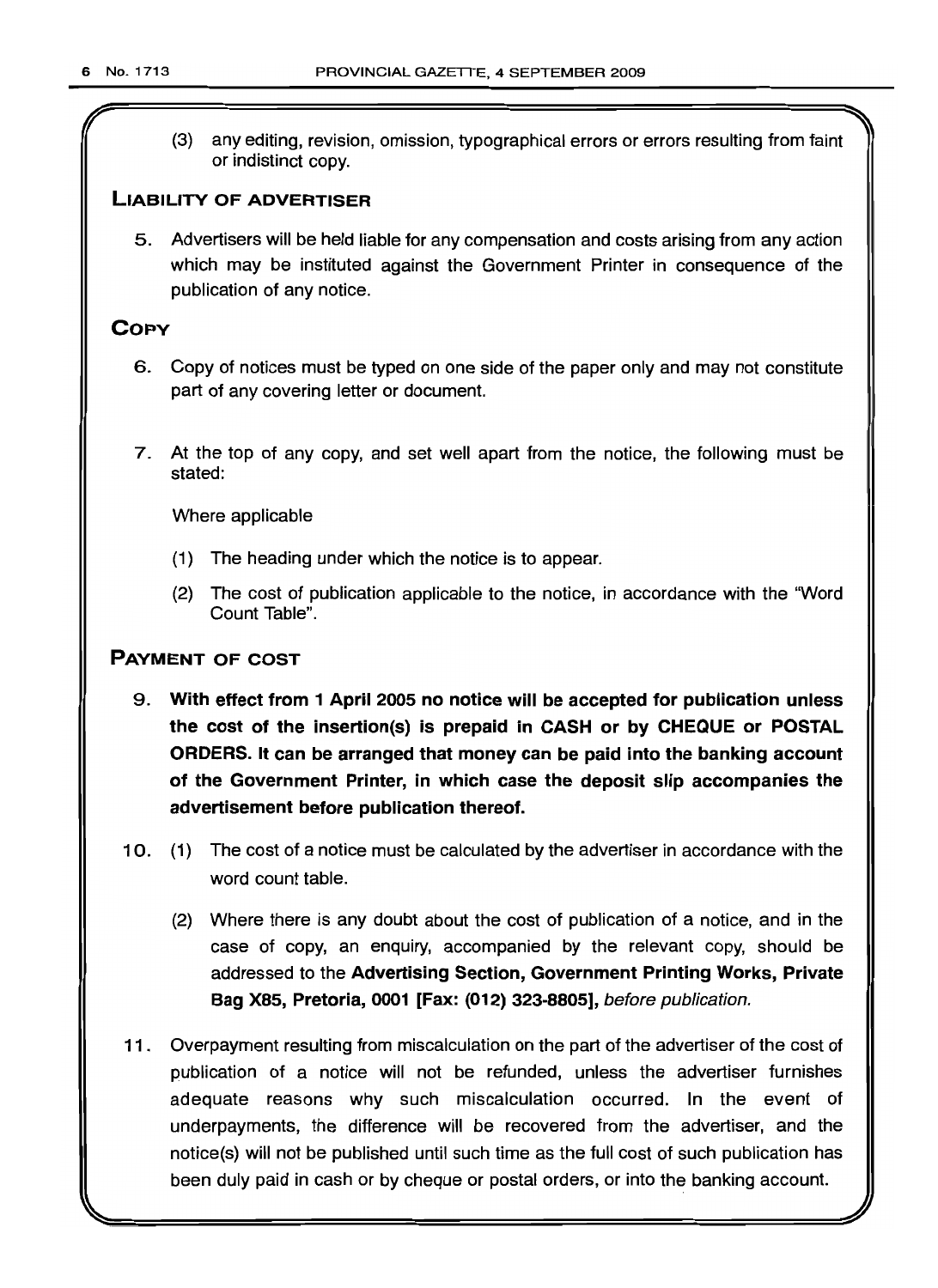- 12. In the event of a notice being cancelled, a refund will be made only if no cost regarding the placing of the notice has been incurred by the Government Printing Works.
- 13. The Government Printer reserves the right to levy an additional charge in cases where notices, the cost of which has been calculated in accordance with the Word Count Table, are subsequently found to be excessively lengthy or to contain overmuch or complicated tabulation.

# PROOF OF PUBLICATION

14. Copies of the Mpumalanga Province Provincial Gazette which may be required as proof of publication, may be ordered from the Government Printer at the ruling price. The Government Printer will assume no liability for any failure to post such Mpumalanga Province Provincial Gazette(s) or for any delay in despatching it/them.

# **GOVERNMENT PRINTERS BANK ACCOUNT PARTICULARS**

Bank: ABSA

BOSMAN STREET

Account No.: 4057114016

Branch code: 632005

Reference No.: 00000047'

Fax No.: (012) 323 8805

# Enquiries:

| Mrs. L. Fourie    | Tel.: (012) 334-4686 |
|-------------------|----------------------|
| Mrs. H. Wolmarans | Tel.: (012) 334-4591 |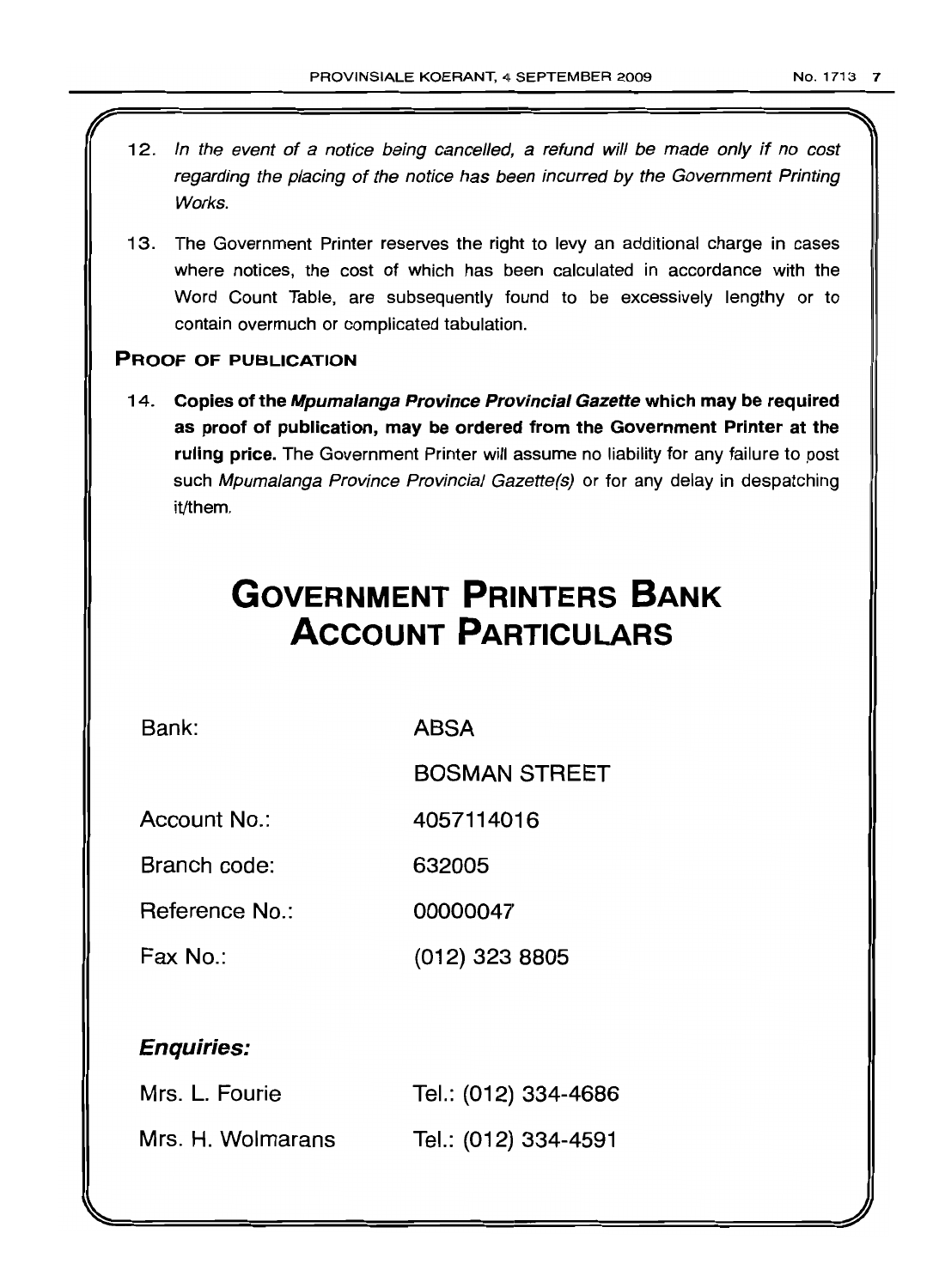# **GENERAL NOTICES • ALGEMENE KENNISGEWINGS**

## **NOTICE 257 OF 2009**

#### **PIET RETIEF AMENDMENT SCHEME 190**

We, Reed & Partners Land Surveyors, being the authorised agent of the owner of Portion 3 of 490, Piet Retief, hereby give notice in terms of section 56 (1) (b) (i) of the Town-planning and Townships Ordinance, 1986 (Ordinance 15 of 1986), that we have applied to the Municipality of Mkhondo for the amendment of the town-planning scheme in operation known as the Piet Retief Town-planning Scheme, 1980, by the rezoning of the property described above, situated at Draad Street, Piet Retief, from "Residential 1" to "Residential 3".

Particulars of the application will lie for inspection during normal office hours at the office of the Municipal Manager, Mkhondo Municipality, Mark Street, Piet Retief, for a period of 28 days from 28 August 2009.

Objections to or representations in respect of the application must be lodged with or made in writing to the Municipal Manager at the above address or at PO Box 23, Piet Retief, 2380, within a period of 28 days from 28 August 2009.

Address of agent: Reed & Partners Land Surveyors, P.O. Box 132, Ermelo, 2350. Tel: (017) 811-2348.

# **• KENNISGEWING 257 VAN 2009**

#### **PIET RETIEF-WYSIGINGSKEMA 190**

Ons, Reed & Vennote Landmeters, synde die gemagtigde agent van die eienaar van Gedeelte 3 van Erf 490, Piet Retief, gee hiermee ingevolge artikel 56 (1) (b) (i) van die Ordonnansie op Dorpsbeplanning en Dorpe, 1986 (Ordonnansie 15 van 1986), kennis dat ek by die Munisipaliteit van Mkhondo aansoek gedoen het om die wysiging van die dorpsbeplanningskema in werking beter bekend as Piet Retief-dorpsbeplanningskema, 1980, deur die hersonering van die eiendomme hierbo beskryf, geleë in Draadstraat, Piet Retief, van "Residensieel 1" na "Residensieel 3".

Besonderhede van die aansoek lê ter insae gedurende gewone kantoorure by die kantoor van die Munisipale Bestuurder, Mkhondo Munisipaliteit, Markstraat, Piet Retief, vir 'n tydperk van 28 dae vanaf 28 Augustus 2009.

Besware teen of vertoe ten opsigte van die aansoek moet binne 'n tydperk van 28 dae vanaf 28 Augustus 2009 skriftelik by of tot die Munisipale Bestuurder by die bovermelde adres of by Posbus 23, Piet Retief, ingedien of gerig word.

Adres van agent: Reed & Vennote Landmeters, Posbus 132, Ermelo, 2350. Tel: (017) 811-2348.

26-04

#### **NOTICE 258 OF 2009**

NOTICE OF APPLICATION FOR AMENDMENT OF TOWN-PLANNING SCHEME IN TERMS OF SECTION 56 (1) (b) (i) AND (ii) OF THE TOWN-PLANNING AND TOWNSHIPS ORDINANCE, 1986 (ORDINANCE 15 OF 1986)

#### **LYDENBURG AMENDMENT SCHEME** 264/95

We, Terraplan Associates, being the authorised agents of the owner of Erf 544, Lydenburg, hereby give notice in terms of section 56 (1) (b) (i) and (ii) of the Town-planning and Townships Ordinance, 1986, that we have applied to the Thaba Chweu Municipality, Lydenburg Administrative Unit, for the amendment of the town-planning scheme known as Lydenburg Townplanning Scheme, 1995, by the rezoning of the property described above, situated at 11 Suid Street, Lydenburg, from "Residential 1" to "Residential 2" at a density of 20 units per hectare (4 residential erven) and "Special" for a private road.

Particulars of the application will lie for inspection during normal office hours at the office of the Municipal Manager, Thaba Chweu Municipality, Lydenburg Administrative Unit, Sentraal Street, Lydenburg for the period of 28 days from 28 August 2009.

Objections to or representations in respect of the application must be lodged with or made in writing to the Municipal Manager at the above address or at P O Box 61, Lydenburg, 1120, within a period of 28 days from 28 August 2009.

Adress of agent: (HS1779) Terraplan Associates, P O Box 1903, Kempton Park, 1620.

# **• KENNISGEWING 258 VAN 2009**

KENNISGEWING VAN MNSOEK OM WYSIGING VAN DORPSBEPLANNINGSKEMA INGEVOLGE ARTIKEL 56 (1) (b) (i) EN (ii) VAN DIE ORDONNANSIE OP DORPSBEPLANNING EN DORPE, 1986 (ORDONNANSIE 15 VAN 1986)

#### **LYDENBURG·WYSIGINGSKEMA** 264/95

Ons, Terraplan Medewerkers, synde die gemagtigde agente van die eienaar van Erf 544, Lydenburg, gee hiermee ingevolge artikel 56 (1) (b) (i) en (ii) van die Ordonnansie op Dorpsbeplanning en Dorpe, 1986, kennis dat ons by die Thaba Chweu Munisipaliteit, Lydenburg Administratiewe Eenheid, aansoek gedoen het om die wysiging van die dorpsbeplanningskema bekend as Lydenburg-dorpsbeplanningskema, 1995, deur die hersonering van die eiendom hierbo beskryf, gelee te Suidstraat 11, Lydenburg, vanaf "Residensieel 1" na "Residensieel 2" teen 'n digtheid van 20 eenhede per hektaar (4 residensiele erwe) en "Spesiaal" vir 'n privaat pad.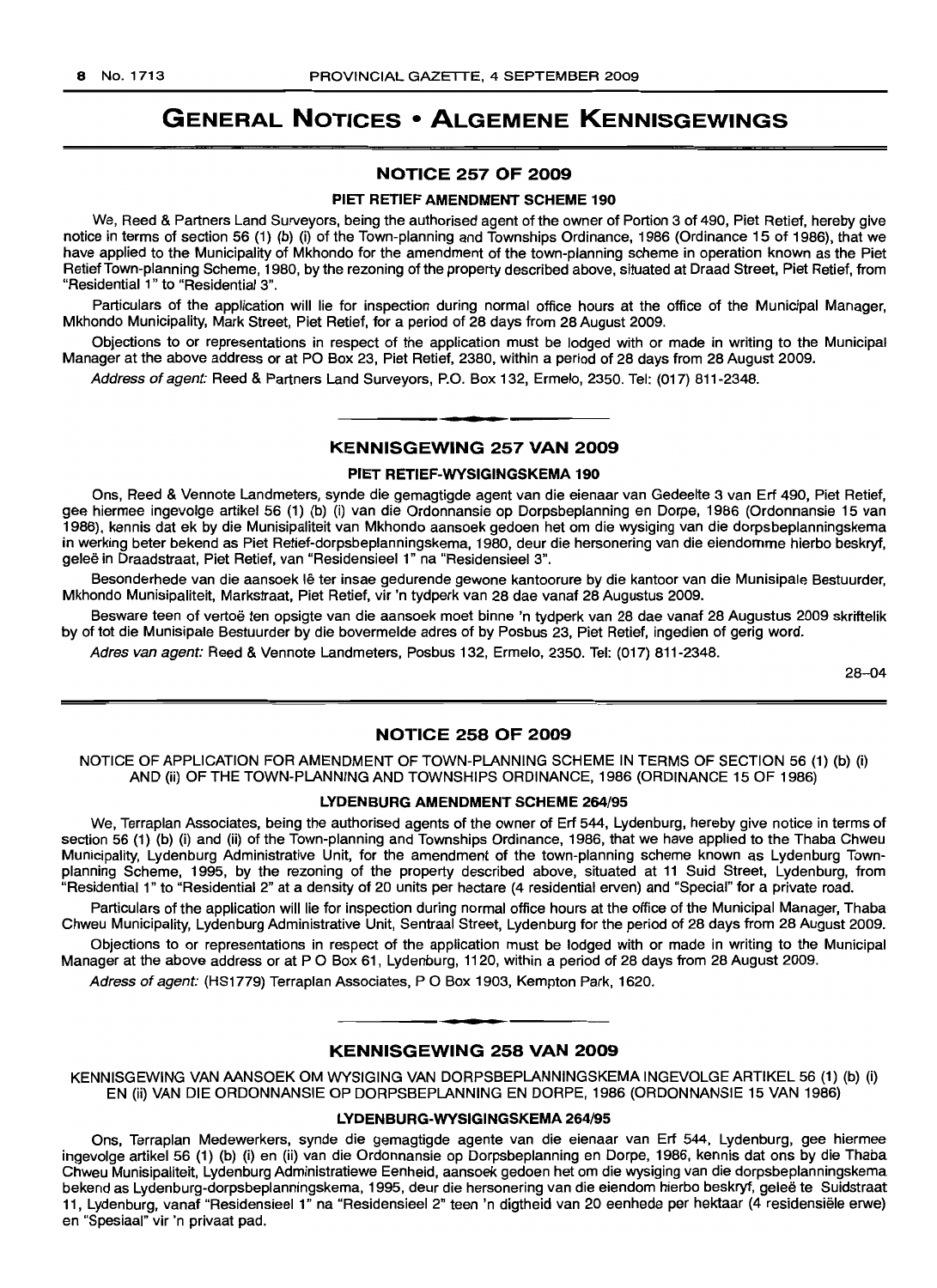Besonderhede van die aansoek lê ter insae gedurende gewone kantoorure by die kantoor van die Munisipale Bestuurder, Thaba Chweu Munisipaliteit, Lydenburg Administratiewe Eenheid, Sentraalstraat, Lydenburg, vir 'n tydperk van 28 dae vanaf 28 Augustus 2009.

Besware teen of vertoe ten opsigte van die aansoek moet binne 'n tydperk van 28 dae vanaf 28 Augustus 2009 skriftelik by of tot die Munisipale Bestuurder by bovermelde adres of by Posbus 61, Lydenburg, 1120, ingedien of gerig word.

Adres van agent: (HS1779) Terraplan Medewerkers, Posbus 1903, Kempton Park, 1620.

28-04

#### **NOTICE 259 OF 2009**

## NOTICE OF APPLICATION FOR AMENDMENT OF THE EMALAHLENI TOWN-PLANNING SCHEME, 1991, IN TERMS OF SECTION 56 (1) (b) (i) OF THE TOWN-PLANNING AND TOWNSHIPS ORDINANCE, 1986

#### **EMALAHLENI AMENDMENT SCHEME** 1175

I, Jacobus Johannes Jacobs, of the firm JJJ Konsult, being the authorized agent of the owner of the Remainder of Portion 31 (a portion of Portion 15) of the farm Klipfontein 322 JS, Emalahleni, hereby give notice in terms of section 56 (1) (b) (i) of the Town-planning and Townships Ordinance, 1986, that I have applied to the Emalahleni Local Municipality for the amendment of the town-planning scheme known as the Emalahleni Town-planning Scheme, 1991, by the rezoning of the portion of land described above, situated on the corner of Rosmead and Ryan Streets, Witbank X20, Emalahleni, from "Agricultural" to "Special with annexure 440".

Particulars of the application will lie for inspection during normal office hours at the office of the Chief Town Planner, Third Floor, Civic Centre, Mandela Avenue, Emalahleni.

Objections to or representations in respect of the application must be lodged within 28 days from 28 August 2009 with or made in writing to the Municipal Manager at the above address or at P.O. Box 3, Witbank, 1035.

28-04

#### **NOTICE 260 OF 2009**

NOTICE OF APPLICATION FOR AMENDMENT OF THE EMALAHLENI TOWN-PLANNING SCHEME, 1991, IN TERMS OF SECTION 56 (1) (b) (i) OF THE TOWN-PLANNING AND TOWNSHIPS ORDINANCE, 1986

#### **EMALAHLENI AMENDMENT SCHEME** 1192

I, Jacobus Johannes Jacobs, of the firm JJJ Konsult, being the authorized agent of the owner of Portion 1 of Stand 28, Reyno Ridge and the Remainder of Stand 28, Reyno Ridge, Emalahleni, hereby give notice in terms of section 56 (1) (b) (i) of the Town-planning and Townships Ordinance, 1986, that I have applied to the Emalahleni Local Municipality for the amendment of the town-planning scheme known as the Emalahleni Town-planning Scheme, 1991, by the rezoning of the stand described above, situated at 5 Capella Street, Reyno Ridge, Emalahleni, from "Residential 1" to "Residential 1 with a revised density of one dwelling per 300  $m<sup>2</sup>$ .

Particulars of the application will lie for inspection during normal office hours at the office of the Chief Town Planner, Third Floor, Civic Centre, Mandela Avenue, Emalahleni.

Objections to or representations in respect of the application must be lodged within 28 days from 28 August 2009 with or made in writing to the Municipal Manager at the above address or at P.O. Box 3, Witbank, 1035.

Address of the applicant: JJJ Konsult, PO Box 8462, Die Heuwel, 1042. Tel. and Fax: (013) 650-2396. Cell No. 082 338 6754. E-mail: jjj@lantic.net

28-4

#### **NOTICE 261 OF 2009**

NOTICE OF APPLICATION FOR AMENDMENT OF THE WITBANK TOWN-PLANNING SCHEME, 1991, IN TERMS OF THE TOWN-PLANNING AND TOWNSHIPS ORDINANCE, 1986

#### **WITBANK AMENDMENT SCHEME** 1193

I, Jacobus Johannes Jacobs, of the firm JJJ Konsult, being the authorized agent of the owner of Stand 3020, Witbank Extension 16, Emalahleni, hereby give notice in terms of section 56 (1) (b) (i) of the Town-planning and Townships Ordinance, 1986, that I have applied to the Emalahleni Local Municipality for the amendment of the town-planning scheme known as the Witbank Town-planning Scheme, 1991, by the rezoning of the stand described above, situated at 131 Watermeyer Street, Witbank Extension 16, Emalahleni, from "Residential 1" to "Special".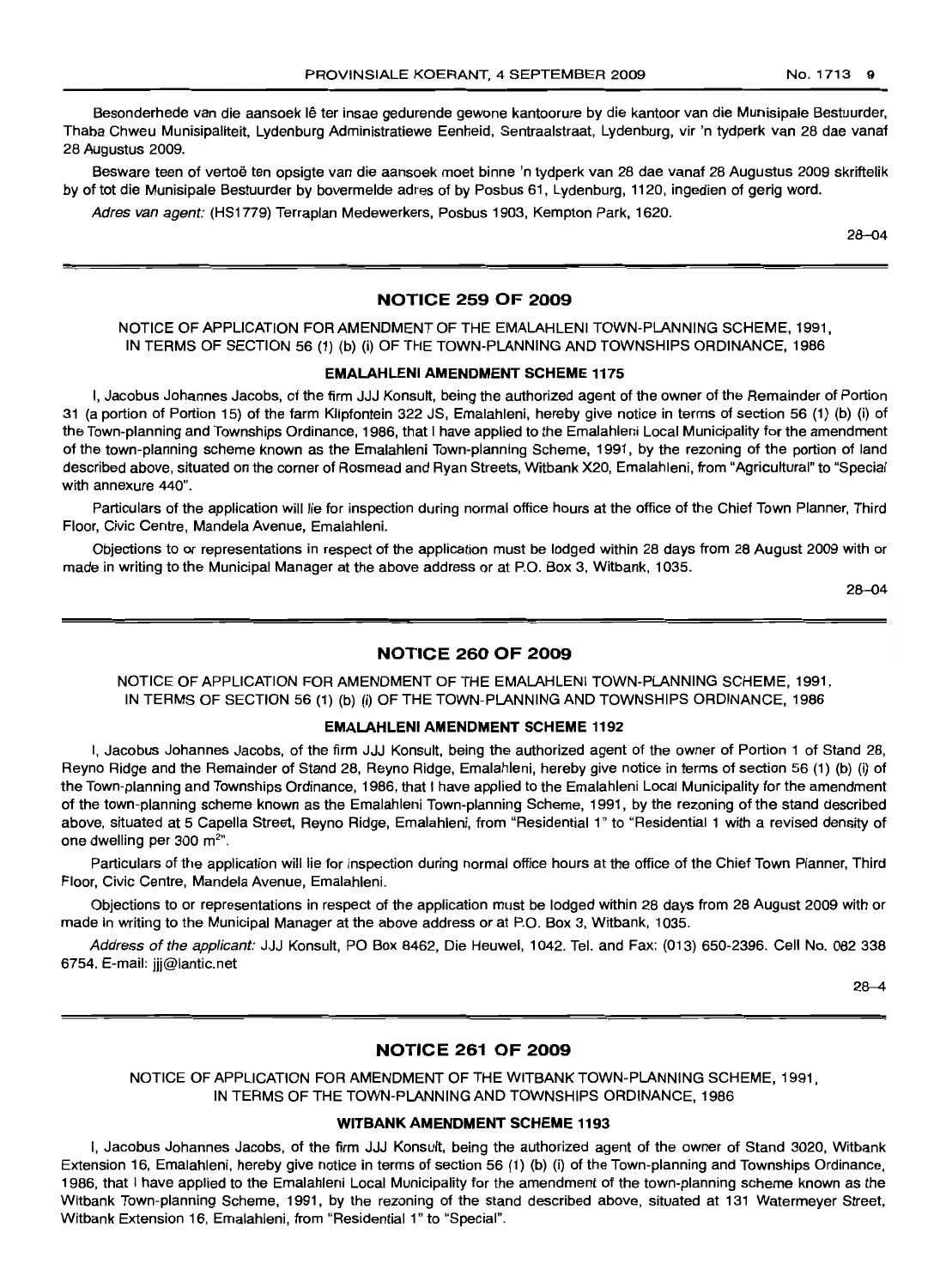Particulars of the application will lie for inspection during normal office hours at the office of the Chief Town Planner, Third Floor, Civic Centre, Mandela Avenue, Witbank.

Objections to or representations in respect of the application must be lodged within 28 days from 28 August 2009 with or made in writing to the Municipal Manager at the above address or at P.O. Box 3, Witbank, 1035.

Address of the applicant: JJJ Konsult, PO Box 8462, Die Heuwel, 1042. Tel: (013) 650-2396. E-mail: jjj@lantic.net

28-4

#### **NOTICE 265 OF 2009**

NOTICE OF APPLICATION FOR THE AMENDMENT OF A TOWN-PLANNING SCHEME IN TERMS OF SECTION 56 (1) OF THE TOWN-PLANNING AND TOWNSHIPS ORDINANCE, 1986 (ORDINANCE 15 OF 1986)

#### **NELSPRUIT AMENDMENT SCHEME 1640**

We, Umsebe Development Planners, represented by Mr BJL van der Merwe, Mr ST Masuku, Mr M Venter and Mr M Loock, being the authorised agent of the owner of Erf 1133, Sonheuwel Extension 1, hereby give notice in terms of section 56 (1) of the Town-planning and Townships Ordinance, 1986 (Ordinance 15 of 1986), that we have applied to the Mbombela Local Municipality for the amendment of the town-planning scheme known as Nelspruit Town-planning Scheme, 1989, for the rezoning of the property described above, situated at the corner of Dr Enos Mabuza and Johanna Drives, Sonheuwel Extension 1, from "Special" for residential purposes to "Special" for the purposes of a retirement development and ancillary uses related thereto and subject to the proposed development conditions described in Annexure 1395.

Particulars of this application will lie for inspection during normal office hours at the office of the Secretary of the Assistant Director: Technical Services, Mbombela Local Municipality, Room 205, Second Floor, Nel Street, Nelspruit, 1200, for a period of 28 days from 28 August 2009.

Objections to or representations in respect of the application must be lodged with or made in writing and in duplicate to the Secretary of the Assistant Director: Technical Services, Mbombela Local Municipality at the above-mentioned address or to the Municipal Manager, Mbombela Municipality, PO Box 45, Nelspruit, 1200, within a period of 28 days from 28 August 2009 (no later than 25 September 2009).

It must be noted that the approval of the application for rezoning may imply the amendment of the Mbombela Spatial Development Framework, 2006/2007.

Address of applicant: Umsebe Development Planners, PO Box 12367, Nelspruit, 1200. Tel: (013) 752-4710.

#### **KENNISGEWING 265 VAN 2009**

**• •**

KENNISGEWING VAN AANSOEK OM WYSIGING VAN 'N DORPSBEPLANNINGSKEMA INGEVOLGE ARTIKEL 56 (1) VAN DIE ORDONNANSIE OP DORPSBEPLANNING EN DORPE, 1986 (ORDONNANSIE 15 VAN 1986)

#### **NELSPRUIT-WYSIGINGSKEMA 1640**

Ons, Umsebe Ontwikkelingsbeplanners, verteenwoordig deur Mnr BJL van der Merwe, Mnr ST Masuku, Mnr M Venter en Mnr M Loock, synde die gemagtigde agent van die eienaar van Erf 1133, Sonheuwel Uitbreiding 1, gee hiermee ingevolge artikel 56 (1) van Ordonnansie op Dorpsbeplanning en Dorpe, 1986 (Ordonnansie 15 van 1986), kennis dat ons by die Mbombela Plaaslike Munisipaliteit aansoek gedoen het om die wysiging van die dorpsbeplanningskema, bekend as Nelspruitdorpsbeplanningskema, 1989, deur die hersonering van die eiendom hierbo beskryf, gelee op die hoek van Dr Enos Mabuzaen Johannarylaan, Sonheuwel Uitbreiding 1, vanaf "Spesiaal" vir residensiële doeleindes tot "Spesiaal" vir 'n aftree-ontwikkeling onderhewig aan die voorgestelde ontwikkelingsvoorwaardes in Bylae 1395.

Besonderhede van bogenoemde aansoek lê ter insae gedurende gewone kantoorure by die Sekretaresse van die Assistent Direkteur: Tegniese Dienste, Mbombela Piaaslike Munisipaliteit, Kamer 205, Tweede Vloer, Nelstraat, Nelspruit, vir 'n tydperk van 28 dae vanaf 28 Augustus 2009.

Besware teen of vertoe ten opsigte van die aansoek moet binne 'n tydperk van 28 dae vanaf 28 Augustus 2009 (nie later as 25 September 2009) skriftelik en in tweevoud by die Sekretaresse van die Assistent Direkteur: Tegniese Dienste by die bovermelde adres of na die Munisipale Bestuurder, Mbombela Munisipaliteit, Posbus 45, Nelspruit, 1200, ingedien of gerig word.

Kennis moet geneem word dat die goedkeuring van die hersoneringaansoek mag impliseer dat die Mbombela Ruimtelike Ontwikkelingsraamwerk, 2006/2007, gewysig mag word.

Adres van applikant: Umsebe Ontwikkelingsbeplanners, Posbus 12367, Nelspruit, 1200. Tel: (013) 752-4710.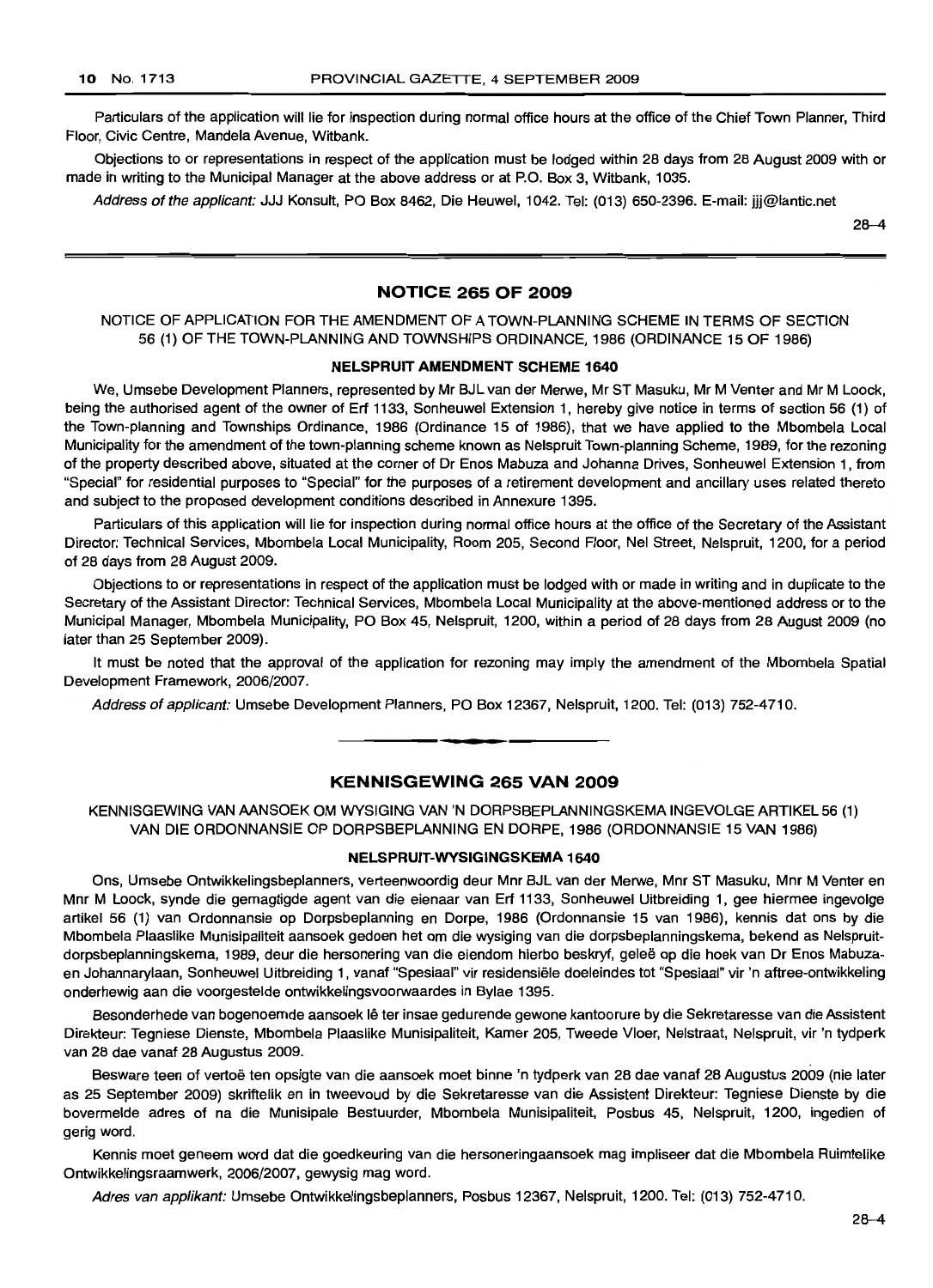#### **NOTICE 266 OF 2009**

### **eMALAHLENI AMENDMENT SCHEME, 1991**

NOTICE OF APPLICATION FOR AMENDMENT OF TOWN-PLANNING SCHEME IN TERMS OF SECTION 56 (1) (b) (i) OF THE TOWN-PLANNING AND TOWNSHIPS ORDINANCE, 1986 (ORDINANCE 15 OF 1986)

#### **AMENDMENT SCHEME 1186**

I, Vivienne Smith TRP (SA), of the firm Korsman van Wyk Town and Regional Planners, being the authorized agent of the owner of Erven 1, 4-17, 19, 20-23, 29-37, 40, 41, 44, 46-61, 62-65, 67-79, 81-105, 110-112, 114-129, 133, 140, 167, 175 and 180, Clewer, hereby give notice in terms of section 56 (1) (b) (i) of the Town-planning and Townships Ordinance, 1986 (Ordinance 15 of 1986), that I have applied to eMalahleni Local Municipality for the amendment of the town-planning scheme in operation known as eMalahleni Town-planning Scheme, 1991, by the rezoning of the properties described above, situated at Robertson Street, Apex Street, Holcroft Street, Blackhill Avenue, Park Street, Bailey Road, Ramsey Road, Market Street, Church Street and Boundary Avenue respectively in the township Clewer, from "Residential 1" to "Residential 1" with Annexure 431.

Particulars of the application are open for inspection during normal office hours by the office of the Municipal Manager, City Planning Division, Third Floor, Civic Center, Mandela Street, eMalahleni, for a period of 28 days from 28 August 2009 (the date of first publication of this notice).

Objections to or representations in respect of the application must be lodged in writing and in duplicate with the Municipal Manager at the above office or posted to him at PO Box 3, eMalahleni, 1035, within a period of 28 days from 28 August 2009.

Address of authorised agent: Korsman van Wyk Town and Regional Planners, Suite 295, Private Bag X7294, eMalahleni, 1035. Tel: (013) 650-0408. Fax: 086 663 6326. E-mail: admin@korsman.co.za

# **• KENNISGEWING 266 VAN 2009**

#### **eMALAHLENI-WYSIGINGSKEMA, 1991**

KENNISGEWING VAN AANSOEK OM WYSIGING VAN DORPSBEPLANNINGSKEMA INGEVOLGEARTIKEL56 (1) (b) (i) VAN DIE ORDONNANSIE OP DORPSBEPLANNING EN DORPE, 1986 (ORDONNANSIE 15 VAN 1986)

#### **WYSIGINGSKEMA 1186**

Ek, Vivienne Smith TRP (SA), van die firma Korsman van Wyk Stads- en Streekbeplanners, synde die gemagtigde agent van die geregistreerde eienaar van Erwe 1, 4-17, 19, 20-23, 29-37, 40, 41, 44, 46-61, 62-65, 67-79, 81-105, 110-112, 114-129, 133, 140, 167, 175 en 180, Clewer, gee hiermee ingevolge artikel 56 (1) (b) (i) van die Ordonnansie op Dorpsbeplanning en Dorpe, 1986 (Ordonnansie 15 van 1986), kennis dat ek by eMalahleni Plaaslike Munisipaliteit aansoek gedoen het om die wysiging van die dorpsbeplanningskema in werking bekend as eMalahleni-dorpsbeplanningskema, 1991, deur die hersonering van die eiendomme hierbo beskryf, geleë te Robertsonstraat, Apexstraat, Holcroftstraat, Blackhilllaan, Parkstraat, Baileyweg, Ramseyweg, Markstraat, Kerkstraat en Boundarylaan onderskeidelik in die dorpsgebied Clewer, van "Residensieel 1" tot "Residensieel 1" met Bylaag 431.

Besonderhede van die aansoek lê gedurende kantoorure by die kantoor van die Munisipale Bestuurder, Stadsbeplanningsafdeling, Derde Vloer, Burgersentrum, Mandelastraat, eMalahleni, vir 'n tydperk van 28 dae vanaf 28 Augustus 2009 (die datum van eerste publikasie van hierdie kennisgewing) ter insae.

Besware teen of vertoe ten opsigte van die aansoek moet binne 'n tydperk van 28 dae vanaf 28 Augustus 2009 skriftelik en in tweevoud by die Munisipale Bestuurder by bovermelde kantoor ingedien of aan hom by Posbus 3, eMalahleni, 1035, gepos word.

Adres van gemagtigde agent: Korsman van Wyk Stads- en Streekbeplanners, Suite 295, Privaatsak X7294, eMalahleni, 1035. Tel: (013) 650-0408. Faks: 086 663 6326. E-pos: admin@korsman.co.za

28--04

#### **NOTICE 268 OF 2009**

#### **PIET RETIEFAMENDMENT SCHEME, 112**

NOTICE OF APPLICATION FOR THE AMENDMENT OF THE PIET RETIEF TOWN-PLANNING SCHEME, 1980, IN TERMS OF SECTION 56 (1) (b) (i) OF THE TOWN-PLANNING AND TOWNSHIPS ORDINANCE, 1986 (ORDINANCE 15 OF 1986)

I, Pinkie Kuhne, bieng the authorised agent of the registered owner of the property mentioned below, hereby give notice, in terms of the above ordinance, that I have applied to the Mkhondo Municipality, Piet Retief, for the amendment of the townplanning scheme, known as the Piet Retief Town-planning Scheme, 1980, by the rezoning of Remainder of Erf 156, situated at No. 23, Smit Street, Piet Retief, from "Residential 1" to "Residential 3 with amended density".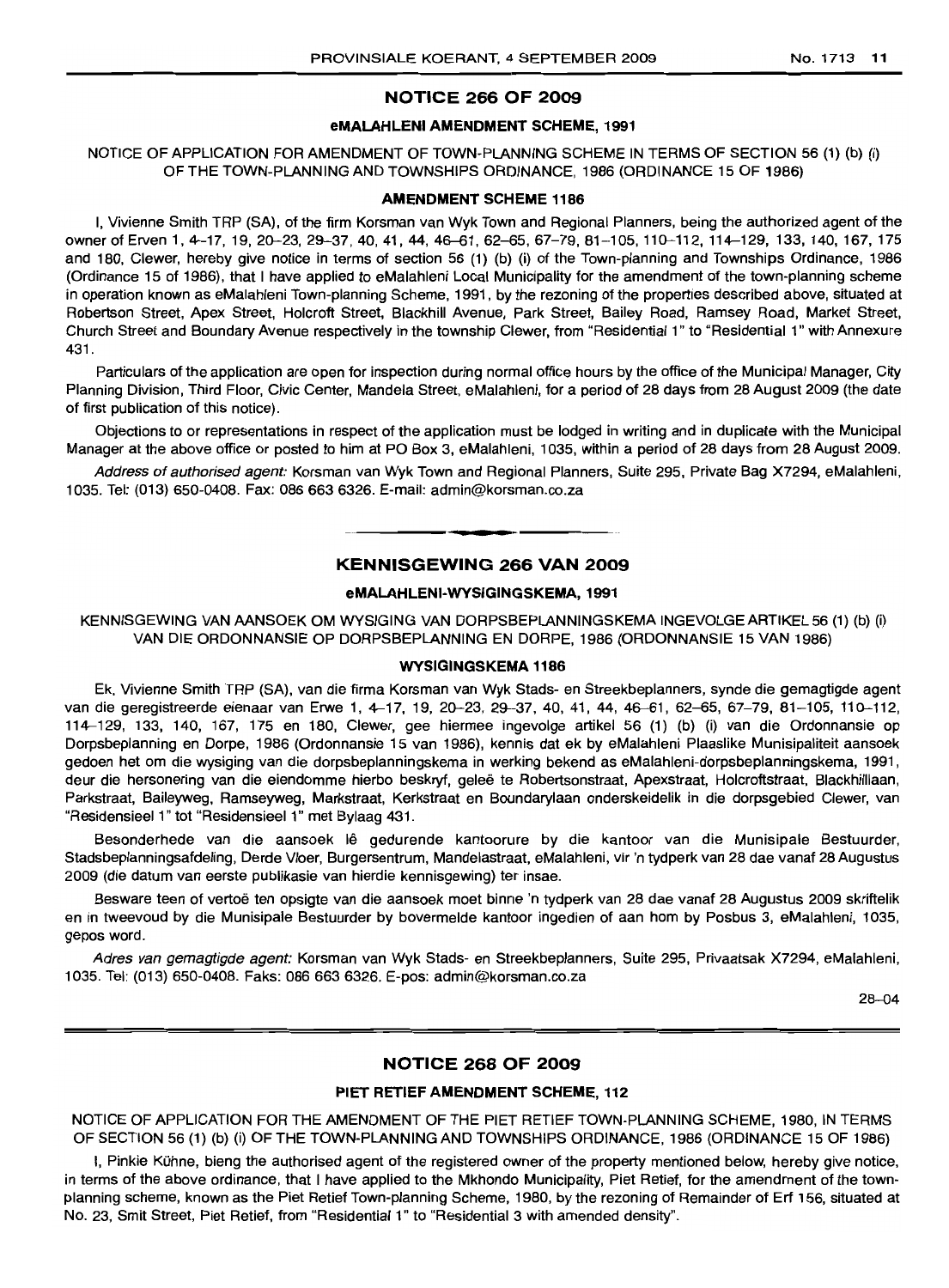Particulars regarding the application will lie for inspectioni during normal office hours at the office of the Municipal Manager, Civic Centre, Mark Street, Piet Retief, for a period of 28 (twenty eight) days from 4 September 2009.

Objections to this application must, within a period of 28 (twenty eight) days from 4 September 2009, written and in duplicate, be submitted to the Municipal Manager at the above address, or be posted to P.O. Box 23, Piet Retief, 2380.

Agent: Pinkie Kuhne, 76 Paterson Street, P.O. Box 22072, Newcastle, 2940. Tel./Faks: (034) 312-3116. Cell: 082 952 2946.

#### KENNISGEWING 268 VAN 2009

**• •**

#### PIET RETIEF-WYSIGINGSKEMA 112

KENNISGEWING VAN AANSOEK OM WYSIGING VAN DIE PIET RETIEF DORPSBEPLANNINGSKEMA, 1980, INGEVOLGE ARTIKEL56 (1) (b) (i) VAN DIE ORDONNANSIE OP DORPSBEPLANNING EN DORPE, 1986 (ORDONNANSIE No. 15 VAN 1986)

Ek, Pinkie Kuhne, synde die gemagtigde agent van die geregistreerde eienaar van die ondergenoemde eiendom, gee hiermee, ingevolge bogenoemde artikel, kennis dat ek by die Mkhondo Munisipaliteit, Piet Retief, aansoek gedoen het om die wysiging van die dorpsbeplanningskema, bekend as die Piet Retief Dorpsbeplanningskema, 1980, die herosnering van Restant van Erf 156, geleë te Smitstraat No. 23, Piet Retief, vanaf "Residensieel 1" to "Residensieel 3 met gewysigde digtheid".

Besonderhede van die aansoek lê ter insae gedurende gewone kantoorure by die kantoor van die Munisipale Bestuurder, Burgersentrum, Markstraat, Piet Retief, vir 'n tydperk van 28 (agt en twintig) dae vanaf 4 September 2009.

Besware of vertoe teen die aansoek moet binne 'n tydperk van 28 (agt en twintig) dae vanaf 4 September 2009, geskrewe en in tweevoud, ingehandig word by die Munisipale Bestuurder, by bovermelde adres, of gepos word aan Posbus 23, Piet Retief, 2380.

Agent: Pinkie Kuhne, Patersonstraat 76, Posbus 22072, Newcastle, 2940. Tel./Faks: (034) 312-3116. Cell: 082 952 2946.

 $4 - 11$ 

#### NOTICE 269 OF 2009

NOTICE OF APPLICATION FOR AMENDMENT OF TOWN-PLANNING SCHEME IN TERMS OF SECTION 56 (1) (b) (i) AND (ii) OF THE TOWN-PLANNING AND TOWNSHIPS ORDINANCE, 1986 (ORDINANCE 15 OF 1986)

#### DELMAS AMENDMENT SCHEME 43/2007

We, Terraplan Associates, being the authorised agent of the owners of Holdings 13 and 15, Union Forests Plantation Agricultural Holdings, hereby give notice in terms of section 56 (1) (b) (i) and (ii) of the Town-planning and Townships Ordinance, 1986, that we have applied to the Delmas Local Municipality for the amendment of the town-planning scheme known as the Delmas Town-planning Scheme, 2007, by the rezoning of the properties described above, situated adjacent to Road No. 2 (Holding 13) and Road No. 3 (Holdiing 15) just to the east of Road No. 10, Union Forests Plantation Agricultural Holdings, from "Agricultural" to "Industrial 2" subject to certain restrictive measures.

Particulars of the application will lie for inspection during normal office hours at the office of the Municipal Manager, Room 2, c/o Samuel Road and Van der Walt Street, Delmas, for the period of 28 days from 04/09/2009.

Objections to or representations in respect of the application must be lodged with or made in writing to the Municipal Manager at the above address or at PO Box 6, Delmas, 2210, within a period of 28 days from 04/09/2009.

Address of agent: (HS1936) Terraplan Associates, PO Box 1903, Kempton Park, 1620.

# **•** KENNISGEWING 269 VAN 2009

KENNISGEWING VAN AANSOEK OM WYSIGING VAN DORPSBEPLANNINGSKEMA INGEVOLGE ARTIKEL 56 (1) (b) (i) EN (ii) VAN DIE ORDONNANSIE OP DORPSBEPLANNING EN DORPE, 1986 (ORDONNANSIE 15 VAN 1986)

#### DELMAS-WYSIGINGSKEMA 43/2007

Ons, Terraplan Medewerkers, synde die gemagtigde agent van die eienaar van Hoewes 13 en 15, Union Forests Plantation-Iandbouhoewes, gee hiermee ingevolge artikel 56 (1) (b) (i) en (ii) van die Ordonnansie op Dorpsbeplanning en Dorpe, 1986, kennis dat ek ons by die Delmas Munisipale Raad aansoek gedoen het om die wysiging van die dorpsbeplanningskema bekend as Delmas-dorpsbeplanningskema, 2007, deur die hersonering van die eiendodmme hierbo beskryf, gelee aangrensend aan Road NO.2 (Hoewe 13) en Road No.3 (Hoewe 15) ten ooste van Road No. 10, Union Forests Plantationlandbouhoewes, vanaf "Landbou" na "Nywerheid 2", onderworpe aan sekere beperkende voorwaardes.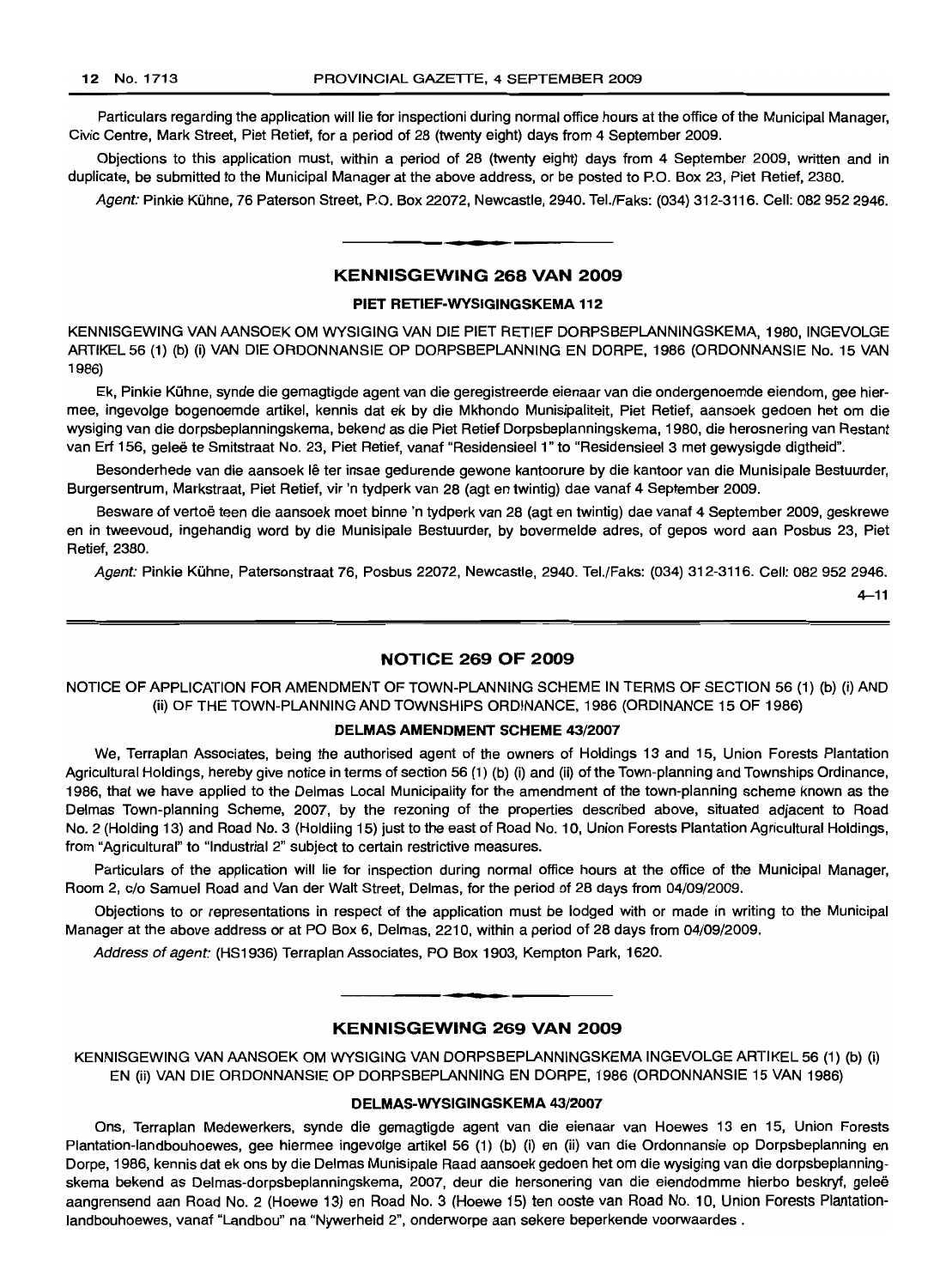Besonderhede van die aansoek lê ter insae gedurende gewone kantoorure by die kantoor van die Munisipale Bestuurder, Kamer 2, h/v Samuelweg en Van der Waltstraat, Delmas, vir 'n tydperk van 28 dae vanaf 04/09/2009.

Besware teen of vertoë ten opsigte van die aansoek moet binne 'n tydperk van 28 dae vanaf 04/09/2009 skriftelik by of tot die Munisipale Bestuurder by bovermelde adres of by Posbus 6, Delmas, 2210, ingedien of gerig word.

Adres van agent: (HS1936) Terraplan Medewerkers, Posbus 1903, Kempton Park, 1620.

 $4 - 11$ 

#### **NOTICE 270 OF 2009**

SCHEDULE 8

[Regulation 11 (2)]

NOTICE OF APPLICATION FOR AMENDMENT OF TOWN-PLANNING SCHEME IN TERMS OF SECTION 56 (1) (b) (i) OF THE TOWN-PLANNING AND TOWNSHIPS ORDINANCE, 1986 (ORDINANCE 15 OF 1986)

#### **TRICHARDT AMENDMENT SCHEME** 145

I, Thomas Philippus Ie Roux, being the authorised agent of the owner of the Erf 31, Trichardt, hereby give notice in terms of section 56 (1) (b) (i) of the Town-planning and Townships Ordinance, 1986, that I have applied to the Govan Mbeki Municipality for the amendment of the town-planning scheme known as Trichardt Town-planning Scheme, 1988, for the rezoning of the property situated at 19 Carolus Street, from "Industrial 3" to "Industrial 3 with amended conditions".

Particulars of the application will lie for inspection during normal office hours at the office of the Municipal Manager: Central Business Area, Secunda, for the period of 28 days from 4 September 2009.

Objections to or representations in respect of the application must be lodged with or made in writing to the Municipal Manager at the above address or at Private Bag X1017, Secunda, 2302, within a period of 28 days from 4 September 2009.

#### **KENNISGEWING 270 VAN 2009**

**. -**

BYLAE 8

[Regulasie 11 (2)]

KENNISGEWING VAN AANSOEK OM WYSIGING VAN DORPSBEPLANNINGSKEMA INGEVOLGE ARTIKEL 56 (1) (b) (i) VAN DIE ORDONNANSIE OP DORPSBEPLANNING EN DORPE, 1986 (ORDONNANSIE 15 VAN 1986)

#### **TRICHARDT-WYSIGINGSKEMA** 145

Ek, Thomas Philippus Ie Roux, synde die gemagtigde agent van die eienaar van Erf 31, Trichardt, gee hiermee ingevolge artikel 56 (1) (b) (i) van die Ordonnansie op Dorpsbeplanning en Dorpe, 1986, kennis dat ek by Govan Mbeki Munisipaliteit aansoek gedoen het om die wysiging van die dorpsbeplanningskema bekend as Trichardt-dorpsbeplanningskema, 1988, deur die hersonering van die eiendom gelee te Carolusstraat 19, vanaf "Industrieel 3" na "Industrieel 3 gewysigde voorwaardes".

Besonderhede van die aansoek lê ter insae gedurende gewone kantoorure by die kantoor van die Munisipale Bestuurder: Sentrale Besigheidsgebied, Secunda, 28 dae vanaf 4 September 2009 (die datum van eerste publikasie van hierdie kennisgewing).

Besware teen of vertoe ten opsigte van die aansoek moet binne 'n tydperk van 28 dae vanaf 4 September 2009 skriftelik by of tot die Munisipale Bestuurder by die bovermelde adres of by Govan Mbeki Munisipaliteit, Privaatsak X1017, Secunda, 2302, ingedien of gerig word.

 $4 - 11$ 

## **NOTICE 271 OF 2009**

SCHEDULE 8

[Regulation 11 (2)]

NOTICE OF APPLICATION FOR AMENDMENT OF TOWN-PLANNING SCHEME IN TERMS OF SECTION 56 (1) (b) (i) OF THE TOWN-PLANNING AND TOWNSHIPS ORDINANCE, 1986 (ORDINANCE 15 OF 1986)

#### **TRICHARDT AMENDMENT SCHEME** 147

I, Thomas Philippus Ie Roux, being the authorised agent of the owner of the Erf 72, Trichardt, hereby give notice in terms of section 56 (1) (b) (i) of the Town-planning and Townships Ordinance, 1986, that I have applied to the Govan Mbeki Municipality for the amendment of the town-planning scheme known as Trichardt Town-planning Scheme, 1988, for the rezoning of the property situated at 62 Schabort Street, from "Residential 1" to "Industrial 2".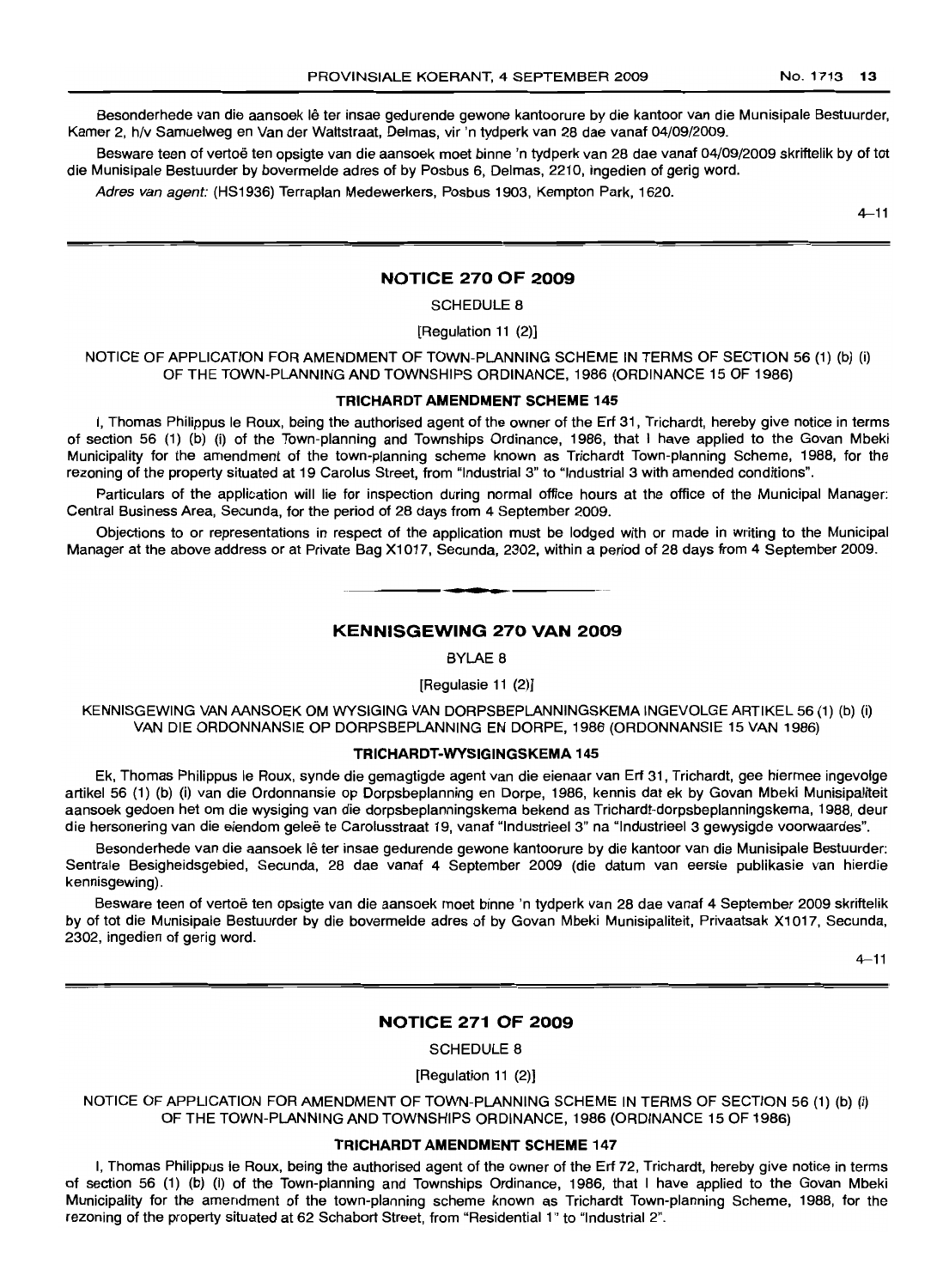Particulars of the application will lie for inspection during normal office hours at the office of the Municipal Manager: Central Business Area, Secunda, for the period of 28 days from 4 September 2009.

Objections to or representations in respect of the application must be lodged with or made in writing to the Municipal Manager at the above address or at Private Bag X1017, Secunda, 2302, within a period of 28 days from 4 September 2009.

#### KENNISGEWING 271 VAN 2009

**-**

BYLAE 8

[Regulasie 11 (2)]

KENNISGEWING VAN AANSOEK OM WYSIGING VAN DORPSBEPLANNINGSKEMA INGEVOLGE ARTIKEL 56 (1) (b) (i) VAN DIE ORDONNANSIE OP DORPSBEPLANNING EN DORPE, 1986 (ORDONNANSIE 15 VAN 1986)

#### TRICHARDT·WYSIGINGSKEMA 147

Ek, Thomas Philippus Ie Roux, synde die gemagtigde agent van die eienaar van Erf 72, Trichardt, gee hiermee ingevolge artikel 56 (1) (b) (i) van die Ordonnansie op Dorpsbeplanning en Dorpe, 1986, kennis dat ek by Govan Mbeki Munisipaliteit aansoek gedoen het om die wysiging van die dorpsbeplanningskema bekend as Trichardt-dorpsbeplanningskema, 1988, deur die hersonering van die eiendom geleë te Schabortstraat 62, vanaf "Residensieel 1" na "Industrieel 2".

Besonderhede van die aansoek lê ter insae gedurende gewone kantoorure by die kantoor van die Munisipale Bestuurder: Sentral Besigheidsgebied, Secunda, 28 dae vanaf 4 September 2009 (die datum van eerste publikasie van hierdie kennisgewing).

Besware teen of vertoe ten opsigte van die aansoek moet binne 'n tydperk van 28 dae vanaf 4 September 2009 skriftelik by of tot die Munisipale Bestuurder by die bovermelde adres of by Govan Mbeki Munisipaliteit, Privaatsak X1017, Secunda, 2302, ingedien of gerig word.

 $4 - 11$ 

#### NOTICE 272 OF 2009

SCHEDULE 8

#### [Regulation 11 (2)]

NOTICE OF APPLICATION FOR AMENDMENT OF TOWN-PLANNING SCHEME IN TERMS OF SECTION 56 (1) (b) (i) OF THE TOWN-PLANNING AND TOWNSHIPS ORDINANCE, 1986 (ORDINANCE 15 OF 1986)

#### EVANDER AMENDMENT SCHEME 63

I, Thomas Philippus Ie Roux, being the authorised agent of the owner of Erf 1793, Evander, hereby give notice in terms of section 56 (1) (b) (i) of the Town-planning and Townships Ordinance, 1986, that I have applied to the Govan Mbeki Municipality for the amendment of the town-planning scheme known as Evander Town-planning Scheme, 1980, for the rezoning of the property situated at 5 Pittsburgh Road, from "Residential 1" to "Business 3".

Particulars of the application will lie for inspection during normal office hours at the office of the Municipal Manager: Central Business Area, Secunda, for the period of 28 days from 4 September 2009.

Objections to or representations in respect of the application must be lodged with or made in writing to the Municipal Manager at the above address or at Private Bag X1017, Secunda, 2302, within a period of 28 days from 4 September 2009.

**• I**

#### KENNISGEWING 272 VAN 2009

BYLAE 8

[Regulasie 11 (2)]

KENNISGEWING VAN AANSOEK OM WYSIGING VAN DORPSBEPLANNINGSKEMA INGEVOLGE ARTIKEL 56 (1) (b) (i) VAN DIE ORDONNANSIE OP DORPSBEPLANNING EN DORPE, 1986 (ORDONNANSIE 15 VAN 1986)

#### EVANDER-WYSIGINGSKEMA 63

Ek, Thomas Philippus Ie Roux, synde die gemagtigde agent van die eienaar van Erf 1793, Evander, gee hiermee ingevolge artikel 56 (1) (b) (i) van die Ordonnansie op Dorpsbeplanning en Dorpe, 1986, kennis dat ek by Govan Mbeki Munisipaliteit aansoek gedoen het om die wysiging van die dorpsbeplanningskema bekend as Evander-dorpsbeplanningskema, 1980, deur die hersonering van die eiendom geleë te Pittsburghweg 5, vanaf "Residensieel 1" na "Besigheid 3".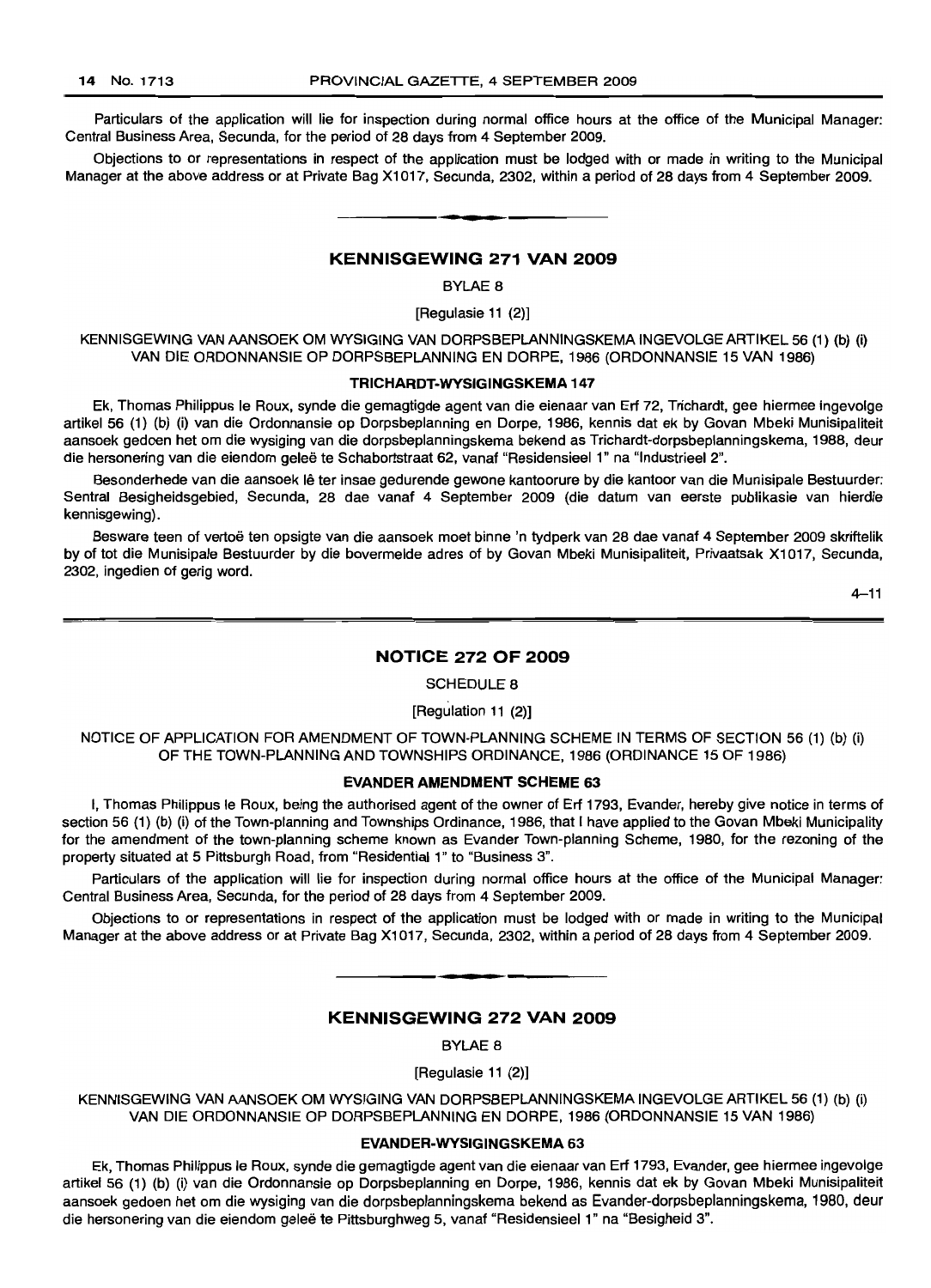Besonderhede van die aansoek lê ter insae gedurende gewone kantoorure by die kantoor van die Munisipale Bestuurder: Sentral Besigheidsgebied, Secunda, 28 dae vanaf 4 September 2009 (die datum van eerste publikasle van hierdie kennisgewing).

Besware teen of vertoe ten opsigte van die aansoek moet binne 'n tydperk van 28 dae vanaf 4 September 2009 skriftelik by of tot die Munisipale Bestuurder by die bovermelde adres of by Govan Mbeki Munisipaliteit, Privaatsak X1017, Secunda, 2302, ingedien of gerig word.

 $4 - 11$ 

#### **NOTICE 273 OF 2009**

## SCHEDULE 8

#### [Regulation 11 (2)]

NOTICE OF APPLICATION FOR AMENDMENT OF TOWN-PLANNING SCHEME IN TERMS OF SECTION 56 (1) (b) (i) OF THE TOWN-PLANNING AND TOWNSHIPS ORDINANCE, 1986 (ORDINANCE 15 OF 1986)

#### **ERMELO AMENDMENT SCHEME** 549

I, Thomas Philippus Ie Roux, being the authorised agent of the owner of the Erf 522, Cassim Park Extension 2, Ermelo, hereby give notice in terms of section 56 (1) (b) (i) of the Town-planning and Townships Ordinance, 1986, that I have applied to the Msukaligwa Municipality for the amendment of the town-planning scheme known as Ermelo Town-planning Scheme, 1982, by the rezoning of the property described above, situated at 58 Tayob Street, Cassim Park, Ermelo, from "Residential 1" to "Residential 3".

Particulars of the application will lie for inspection during normal office hours at the office of the Municipal Manager: 1st Floor, Msukaligwa Civic Centre, Ermelo, for the period of 28 days from 4 September 2009.

Objections to or representations in respect of the application must be lodged with or made in writing to the Municipal Manager at the above address or at PO Box 48, Ermelo, 2350, within a period of 28 days from 4 September 2009.

# **KENNISGEWING 273 VAN 2009**

**I •**

BYLAE 8

[Regulasie 11 (2)]

KENNISGEWING VAN AANSOEK OM WYSIGING VAN DORPSBEPLANNINGSKEMA INGEVOLGE ARTIKEL 56 (1) (b) (i) VAN DIE ORDONNANSIE OP DORPSBEPLANNING EN DORPE, 1986 (ORDONNANSIE 15 VAN 1986)

### **ERMELO-WYSIGINGSKEMA** 549

Ek, Thomas Philippus Ie Roux, synde die gemagtigde agent van die eienaar van Erf 522, Cassim Park Uitbreiding 2, Ermelo, gee hiermee ingevolge artikel 56 (1) (b) (i) van die Ordonnansie op Dorpsbeplanning en Dorpe, 1986, kennis dat ek by Msukaligwa Munisipaliteit aansoek gedoen het om die wysiging van die dorpsbeplanningskema bekend as Ermelodorpsbeplanningskema, 1982, deur die hersonering van die eiendom hierbo beskryf, gelee te Tayobstraat 58, Cassim Park, Ermelo, vanaf "Residensieel 1" na "Residensieel 3".

Besonderhede van die aansoeke lê ter insae gedurende gewone kantoorure by die kantoor van die Munisipale Bestuurder: Eerste Vloer, Ermelo Burgersentrum, Ermelo, 28 dae vanaf 4 September 2009 (die datum van eerste publikasie van hierdie kennisgewing).

Besware teen of vertoe ten opsigte van die aansoek moet binne 'n tydperk van 28 dae vanaf 4 September 2009 skriftelik by of tot die Munisipale Bestuurder by die bovermelde adres of by Msukaligwa Munisipaliteit, Posbus 48, Ermelo, 2350, ingedien of gerig word.

4-11

#### **NOTICE 274 OF 2009**

NOTICE OF APPLICATION FOR THE AMENDMENT OF A TOWN-PLANNING SCHEME IN TERMS OF SECTION 56 (1) OF THE TOWN-PLANNING AND TOWNSHIPS ORDINANCE, 1986 (ORDINANCE 15 OF 1986)

#### **NELSPRUIT AMENDMENT SCHEME** 1646

We, Umsebe Development Planners, represented by Mr BJL van der Merwe, Mr ST Masuku, Mr M Venter and Mr M Loock, being the authorised agent of the owner of Erf 791, Nelspruit Extension 4, hereby give notice in terms of section 56 (1) of the Town-planning and Township Ordinance, 1986 (Ordinance 15 of 1986) that we have applied to the Mbombela Local Municipality for the amendment of the town-planning scheme known as Nelspruit Town-planning Scheme, 1989, for the rezoning of the property described above, situated at the corner of Wilhelm Street and Venn Street, from "Residential 1" to "Special" for the purposes of shops, offices and residential with development controls as detailed in Annexure No. 1295.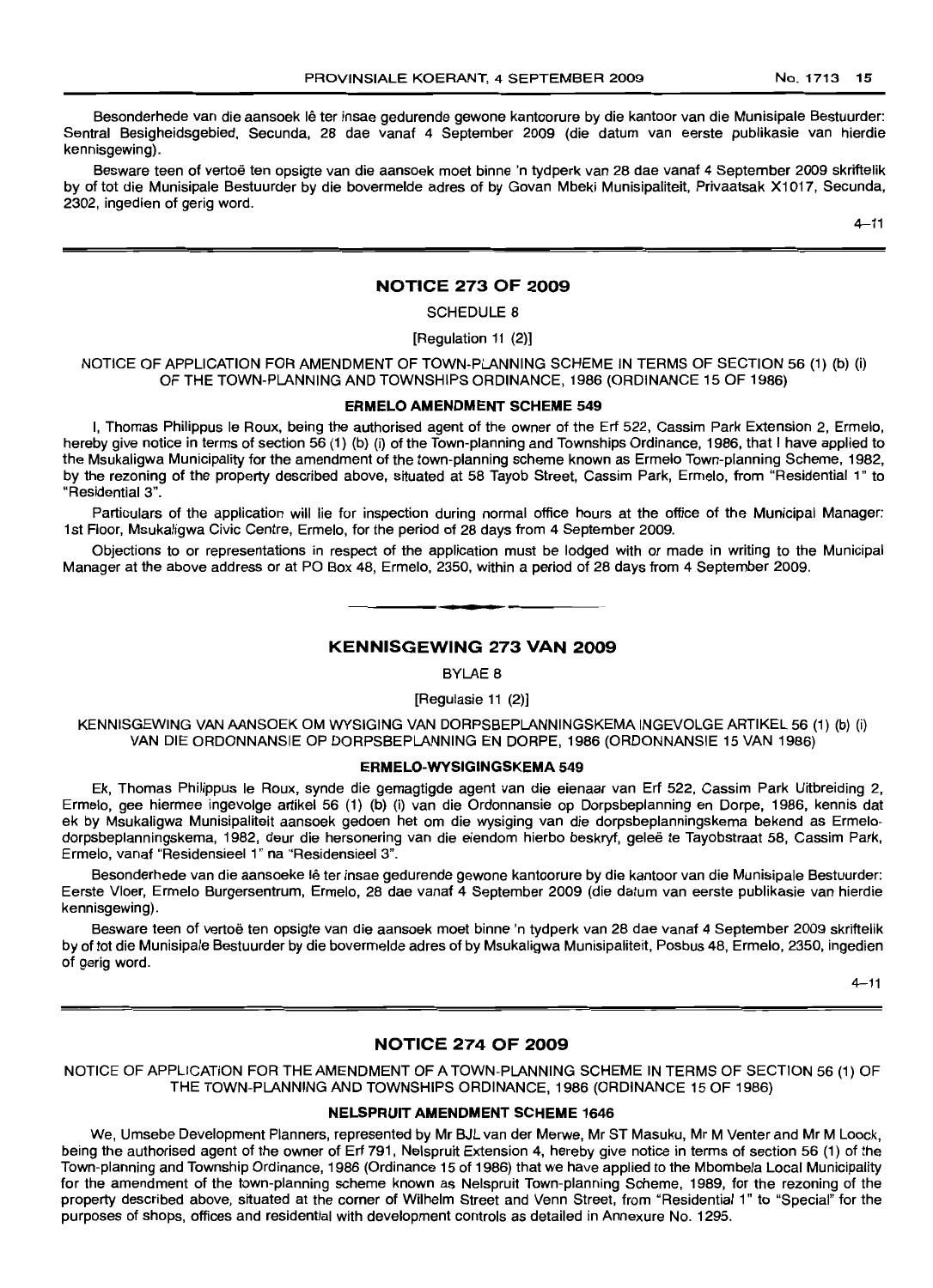Particulars of this application will lie for inspection during normal office hours at the office of the Secretary of the Assistant Director: Technical Services, Mbombela Local Municipality, Room 205, Second Floor, Nel Street, Nelspruit, 1200, for a period of 28 days from 4 September 2009.

Objections to or representations in respect of the application must be lodged with or made in writing and in duplicate to the Secretary of the Assistant Director: Technical Services, Mbombela Local Municipality at the abovementioend address or to the Municipal Manager, Mbombela Local Municipality, PO. Box 45, Nelspruit, 1200, within a period of 28 days from 4 September 2009 (no later than 2 October 2009).

Address of applicant: Umsebe Development Planners, P.O. Box 12367, Nelspruit, 1200. Tel: (013) 752-4710.

#### **KENNISGEWING 274 VAN 2009**

**.-**

KENNISGEWING VAN AANSOEK OM WYSIGING VAN 'N DORPSBEPLANNINGSKEMA INGEVOLGE ARTIKEL 56 (1) VAN DIE ORDONNANSIE OP DORPSBEPLANNING EN DORPE, 1986 (ORDONNANSIE 15 VAN 1986)

#### **NELSPRUIT-WYSIGINGSKEMA 1646**

Ons, Umsebe Ontwikkelingsbeplanners, verteenwoordig deur Mnr BJL van der Merwe, Mnr ST Masuku, Mnr M Venter en Mnr M Loock, synde die gemagtigde agent van die eienaar van Erf 791, Nelspruit Uitbreiding 4, gee hiermee ingevolge artikel 56 (1) van die Ordonnansie op Dorpsbeplanning en Dorpe, 1986 (Ordonnansie 15 van 1986), kennis dat ons by die Mbombela Plaaslike Munisipaliteit aansoek gedoen het om die wysiging van die dorpsbeplanningskema bekend as Nelspruitdorpsbeplanningskema, 1989, deur die hersonering van die eiendom hierbo beskryf, gelee op die hoek van Wilhelmstraat en Vennweg, Nelspruit Llitbreiding 4, vanaf "Residensieel 1" tot "Spesiaal" vir die doeleindes van winkels, kantore en residensieel met ontwikkelingskontroles 5005 aangedui in By!aag 1295.

Besonderhede van bogenoemde aansoek lê ter insae gedurende gewone kantoorure by die Sekretaresse van die Assistent Direkteur: Tegniese Dienste, Mbombela Plaaslike Munisipaliteit, Kamer 205, Tweede Vloer, Nelstraat, Nelspruit, vir 'n tydperk van 28 dae vanaf 4 September 2009.

Besware teen of vertoe ten opsigte van die aansoek moet binne 'n tydperk van 28 dae vanaf 4 September 2009 (nie later as 2 Oktober 2009) skriftelik en in tweevoud by die Sekretaresse van die Assistent Direkteur: Tegniese Dienste by die bovermelde adres of na die Munisipale Bestuurder, Mbombela Munisipaliteit, Posbus 45, Nelspruit, 1200, ingedien of gerig word.

Adres van applikant: Umsebe Ontwikkelingsbeplanners, Posbus 12367, Nelspruit, 1200. Tel: (013) 752-4710.

 $4 - 11$ 

#### **NOTICE 275 OF 2009**

SCHEDULE 8

[Regulation 11 (2)]

NOTICE OF APPLICATION FOR THE AMENDMENT OF TOWN-PLANNING SCHEME IN TERMS OF SECTION 56 (1) (b) (i) OF THE TOWN-PLANNING AND TOWNSHIPS ORDINANCE, 1986 (ORDINANCE 15 OF 1986)

#### **BETHALAMENDMENT SCHEME 158**

I, Willem Johannes Gouws, being the authorised agent of the owner of Erf 2460, Bethal, hereby give notice in terms of section 56 (1) (b) (i) of the Town Planning and Townships Ordinance, 1986, that I have applied to the Govan Mbeki Municipality for the amendment of the town-planning scheme known as Bethal Town-planning Scheme, 1980, by the rezoning of Erf 2460, Bethal, situated at 42 Du Plooy Street, Bethal, from "Residential 4" to "Business 1",

Particulars of the application will lie for inspection during normal office hours at the office of the Municipal Manager, Govan Mbeki Municipality, Secunda, for the period of 28 days from 4 September 2009.

Objections to or representations in respect of the application must be lodged with or made in writing to the Municipal Manager, Govan Mbeki Municipality, Private Bag X1017, Secunda,2302, within a period of 28 days from 4 September 2009.

#### **KENNISGEWING 275 VAN 2009**

**• E**

KENNISGEWING VAN AANSOEK OM WYSIGING VAN DORPSBEPLANNINGSKEMA INGEVOLGE ARTIKEL 56 (1) (b) (i) VAN DIE ORDONNANSIE OP DORPSBEPLANNING EN DORPE, 1986 (ORDONNANSIE 15 VAN 1986)

#### **BETHAL-WYSIGINGSKEMA 158**

Ek, Willem Johannes Gouws, synde die gemagtigde agent van die eienaar van Erf 2460, Bethal, gee hiermee ingevolge artikel 56 (1) (b) (i) van die Ordonnansie op Dorpsbeplanning en Dorpe, 1986, kennis dat ek by Govan Mbeki Munisipaliteit aansoek gedoen het om die wysiging van die dorpsbeplanningskema bekend as Bethal-dorpsbeplanningskema, 1980, deur die hersonering van Erf 2460, Bethal, geleë te Du Plooystraat 42, Bethal, vanaf "Residensieel 4" na "Besigheid 1".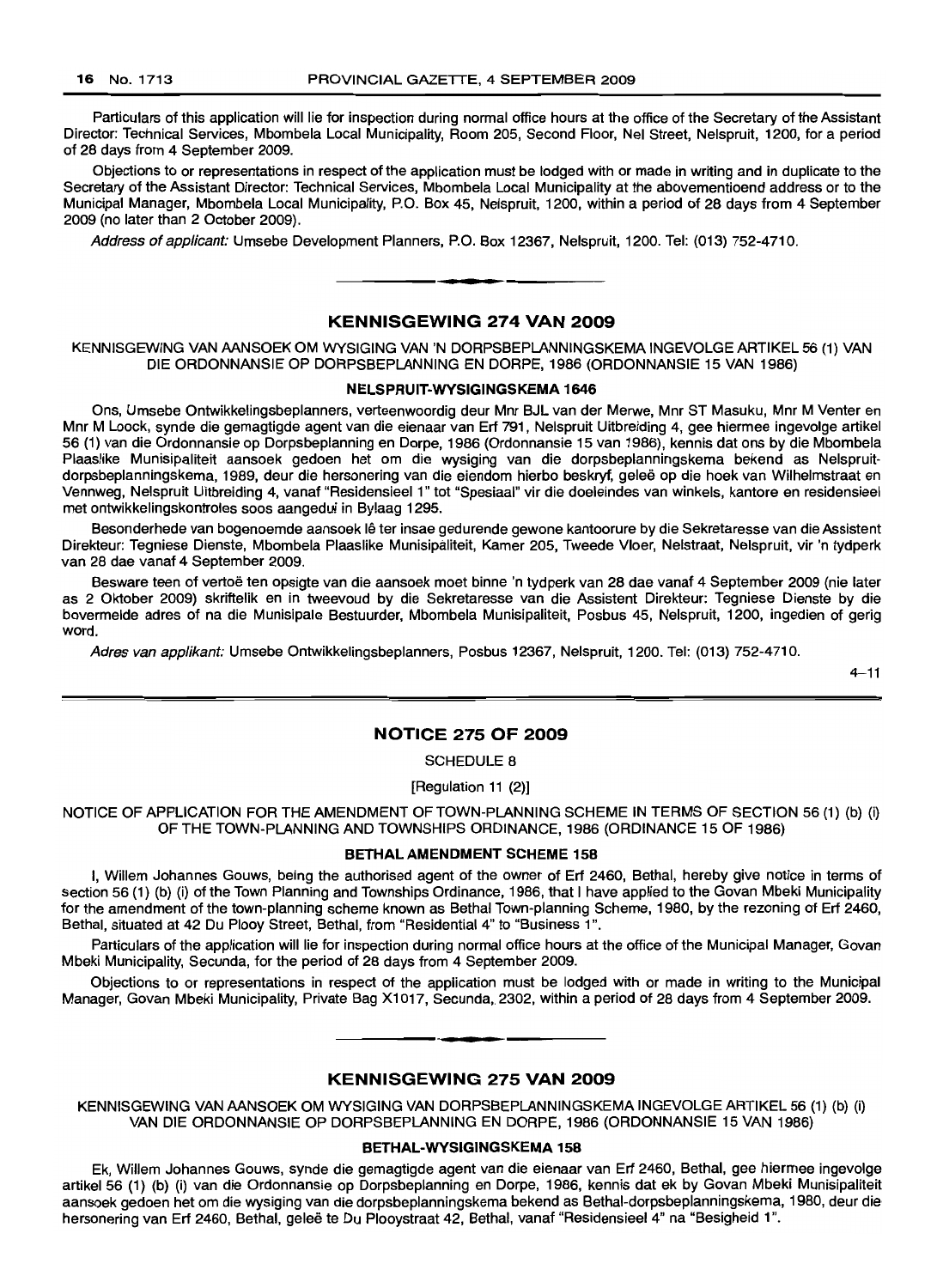Besonderhede van die aansoek lê ter insae gedurende gewone kantoorure by die kantoor van die Munisipale Bestuurder, Govan Mbeki Munisipaliteit, Burgersentrum, Secunda, 28 dae vanaf 4 September 2009.

Besware teen of vertoë ten opsigte van die aansoek moet binne 'n tydperk van 28 dae vanaf 4 September 2009 skriftelik by of tot die Munisipale Bestuurder, Govan Mbeki Munisipaliteit, Burgersentrum, Privaatsak Xl 017, Secunda, 2302, ingedien of gerig word.

 $4 - 11$ 

# **NOTICE 276 OF 2009**

# NOTICE OF APPLICATION FOR AMENDMENT OF TOWN-PLANNING SCHEME IN TERMS OF SECTION 56 (1) (b) (i) OF THE TOWN-PLANNING AND TOWNSHIPS ORDINANCE, 1986 (ORDINANCE 15 OF 1986)

#### **STANDERTON AMENDMENT SCHEME 129**

We, M & M & C van Vuren, being the owners of Stand 579/R Standerton, hereby give notice in terms of section 56 (1) (b) (i) of the Town-planning and Townships Ordinance, 1986, that we have applied to the Lekwa Local Municipality for the amendment of the town-planning scheme known as the Standerton Town-planning Scheme, 1995, by the rezoning of the abovementioned property from "Residential 1" to "Business 1'',

Particulars of the application will lie for inspection during normal office hours at the office of the Lekwa Council, Standerton, for a period of 28 days from 4 September 2009.

Objections to or representations in respect of the application must be lodged with or made in writing to the Municipal Manager, Lekwa Municipality at P.O. Box 66, Standerton, 2430, within a period of 28 days from 4 September 2009.

## **KENNISGEWING 276 VAN 2009**

**I •**

KENNISGEWING VAN AANSOEK OM WYSIGING VAN DORPSBEPLANNINGSKEMA INGEVOLGE ARTIKEL 56 (1) (b) (i) VAN DIE ORDONNANSIE OP DORPSBEPLANNING EN DORPE, 1986 (ORDONNANSIE 15 VAN 1986)

### **STANDERTON-WYSIGINGSKEMA 129**

Ons, M & M & C van Vuren, synde die eienaars van Erf 579/R, Standerton, gee hiermee ingevolge artikel 56 (1) (b) (i) van die Ordonnansie op Dorpsbeplanning en Dorpe, 1986, kennis dat ek by die Lekwa Plaaslike Munisipaliteit, aansoek gedoen het om die wysiging van die skema bekend as Standerton-dorpbeplanningskema, 1995, deur die hersonering van die bogenoemde eiendom vanaf "Residensieel 1" na "Besigheid 1".

Besonderhede van die aansoek lê ter insae gedurende gewone kantoorure by die kantoor van die Lekwa Plaaslike Munisipaliteit, Standerton, vir 'n verdere tydperk van 28 dae vanaf 4 September 2009.

Besware teen of vertoë ten opsigte van die aansoek moet binne 'n tydperk van 28 dae vanaf 4 September 2009, skriftelik by die Munisipale Bestuurder, Lekwa Munisipaliteit, Posbus 66, Standerton, 2430, ingedien of gerig word.

 $4 - 11$ 

# **NOTICE 277 OF 2009**

NOTICE OF APPLICATION FOR AMENDMENT OF TOWN-PLANNING SCHEME IN TERMS OF SECTION 56 (1) (b) (i) OF THE TOWN-PLANNING AND TOWNSHIPS ORDINANCE, 1986 (ORDINANCE 15 OF 1986)

## **STANDERTON AMENDMENT SCHEME 130**

I, D Smit, being the owner of Stand 522/1, Standerton, hereby give notice in terms of section 56 (1) (b) (i) of the Townplanning and Townships Ordinance, 1986, that we have applied to the Lekwa Local Municipality for the amendment of the townplanning scheme known as the Standerton Town-planning Scheme, 1995, by the rezoning of the above-mentioned property from "Residential 1" to "Business 1".

Particulars of the application will lie for inspection during normal office hours at the office of the Lekwa Council, Standerton, for a period of 28 days from 4 September 2009.

Objections to or representations in respect of the application must be lodged with or made in writing to the Municipal Manager, Lekwa Municipality at P.O. Box 66, Standerton, 2430, within a period of 28 days from 4 September 2009.

#### **KENNISGEWING 277 VAN 2009**

**• •**

KENNISGEWING VAN AANSOEK OM WYSIGING VAN DORPSBEPLANNINGSKEMA INGEVOLGE ARTIKEL 56 (1) (b) (i) VAN DIE ORDONNANSIE OP DORPSBEPLANNING EN DORPE, 1986 (ORDONNANSIE 15 VAN 1986)

#### **STANDERTON-WYSIGINGSKEMA 130**

Ek, D Smit, synde die eienaar van Erf 522/1, Standerton, gee hiermee ingevolge artikel 56 (1) (b) (i) van die Ordonnansie op Dorpsbeplanning en Dorpe, 1986, kennis dat ek by die Lekwa Plaaslike Munisipaliteit, aansoek gedoen het om die wysiging van die skema bekend as Standerton-dorpbeplanningskema, 1995, deur die hersonering van die bogenoemde eiendom vanaf "Residensieel 1" na "Besigheid 1".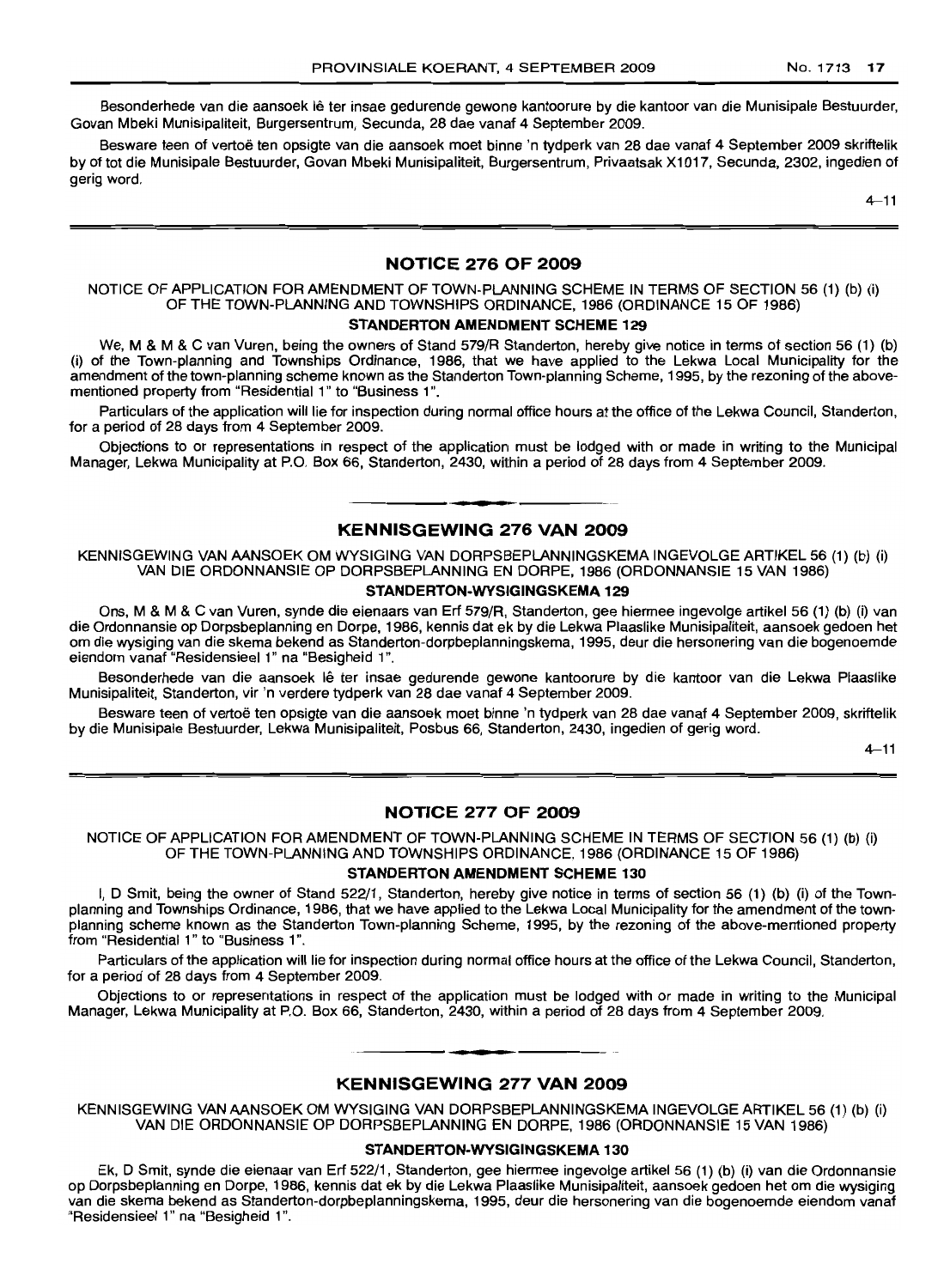Besonderhede van die aansoek lê ter insae gedurende normale kantoorure by die kantoor van die Lekwa Plaaslike Munisipaliteit, Standerton, vir 'n verdere tydperk van 28 dae vanaf 4 September 2009.

Besware teen of vertoe ten opsigte van die aansoek moet binne 'n tydperk van 28 dae vanaf 4 September 2009, skriftelik by die Munisipale Bestuurder, Lekwa Munisipaliteit, Posbus 66, Standerton, 2430, ingedien of gerig word.

4-11

#### **NOTICE 278 OF 2009**

#### LAND USE AND PLANNING REGULATIONS, 293 OF THE BLACK ADMINISTRATION ACT 38 OF 1927

#### **PERMANENT PARK CLOSURE, SUBDIVISION AND REZONING OF THE FOLLOWING ERVEN IN ELUKWATINI-A IN ALBERT LUTHULI MUNICIPALITY**

Notice is hereby given in terms of the Land use and Planning Regulations, 293 (Proclamation 293) of the Black Administration Act, 1927 (Act 38/1927), that Senza Manje Amalgamated Consultants, being the authorized agent of the owner/s of the property mentioned below, intends to apply on behalf of the owner for the permanent park closure, subdivision and rezoning of the following erven: Erf 11, Erf 33, Erf 375, Erf 465, Erf 508, Erf 554, Erf 601, Erf 248, Erf 680, Erf 819, Erf 832, Erf 940, Erf 957, Erf 1092, Erf 1157, Erf 1227 and Erf 1372 in eLukwatini A Township rezoning from "Public Open Space" to "Residential".

Particulars of this application will lie for inspection during normal office hours at the office of the Town Planner at Albert Luthuli Municipal Offices, attention Miss. S Mabuyakhulu, at 28 Kerk Street, Carolina, for a period of 28 days from 23 JUly 2009 until 20 August 2009.

Any person desirous of objecting to the proposed permanent park closure, subdivision and rezoning, or who wishes to make recommendations in this regard, should lodge such objections or recommendations as the case may be in writing and in duplicate to the Albert Luthuli Municipality at the above address or at P.O. Box 24, Carolina, 1185 or fax (017) 7843-1631, within a period of 28 days from 23 July 2009 no later than 20 August 2009.

Address of applicant: Senza Manje Amalgamated Consultants, P.O. Box 3066, Polokwane, 0699. Tel (015) 291-3786 during office hours.

# **• NOTICE 278 OF 2009**

LAND USE AND PLANNING REGULATIONS, 293 OF THE BLACK ADMINISTRATION ACT 38 OF 1927

#### **LITIKO LETEKULIMA NEKUPHATFWA KWEMIHLABA KUGUQULWA KOKUSETJENTISWA KWENDZAWO LOKUMISELWE KUZITANDI EZINEZINOMBOLO EZILATELAYO ZASE ELEKWATINI-A NGAPHANSI KUKA MASIPALATI WAKWAALBERT LUTHULI MUNICIPALITY**

Lesatiso sikhishwa ngokuya kweTimiso tekuLawula kokuSetjentiswa nekuHlela kweTindzawo lesikuSimemetelo-Mtsetfo Nombolo 293 kufoMtsetfo wokuPhatfwa kwalabaNsudvu, uMtsetfo Nombolo 38 lowashicilelwa ngo 1927, kwekutsi Senza Manje Amalgamated Consultants unikwe imvume ukuthi uhlongota kufaka sicelo egameni lebaniyo beziStandi esilatelayo, sokuvala unomphela kusetjentiswa kwalesitandi lesingunombolo esilatelayo lesiyindzawo levulekile yemphakatsi kuba ibe indzawo yokwakhwa emakhaya noma imiti. Kusetjentiswa kwalendzawo kutoguqulwa ekubeni "Indzawo Yempakatsi Levulekile" ukuba ibe "Indzawo Yokwakha Emakhaya noma imiti". Nati istandi ezilatelawo ezizoshitshwa: Sitandi nombolo 11, Sitandi nombolo 33, Sitandi nombolo 375, Sitandi nombolo 465, Sitandi nombolo 508, Sitandi nombolo 554, Sitandi nombolo 601, Sitandi nombolo 248, Sitandi nombolo 680, Sitandi nombolo 819, Sitandi nombolo 832, Sitandi nombolo 871, Sitandi nombolo 940, Sitandi nombolo 957, Sitandi nombolo 1092, Sitandi nombolo 1157, Sitandi nombolo 1227 bese kuba Sitandi nombolo 1372 kwindzawo yase Elukwatini A Elokishini kushintshwa kusukela levulekile yemphakatsi" kube "Indzawo Yokwakha Emakhaya noma imiti".

Mininingwane ngalesisicelo itabe ibekelwe kuba ihlolwe nanoma ngubani ngesikhatsi semahora emsebenti lapha emahhovisini aleliTiko likaMasipala wase Carolina, owatiwa ngokuthi Albert Luthuli Municipality okunombolo 28 Kerk Street, Carolina, Lemininingwane itawubekwa sikhatsi lesitinsuku letingu 28 kusukela mhlaka 23 ku July 2009 kuyofika ku 20 August 2009. Sikhulu saleLitiko lekungabutwa kuso ngu Miss S. Mabuyakhulu ongu Planner wedolobha lase Carolina.

Nanoma ngubani lophikisana noma lonetiphakamiso letincomako noma lofuna kuncepheteliswa mayelana nalokuvalwa kokusetjentiswa kwalendzawo lokusahlongotwa angafaka lokokuphikisa, tiphakamiso letincomako noma sicelo sekuncepheteliswa ngalokubhaliwe lokuphindvwe emahlandla lamabili, kulomasipala kulelikheli leliniketwe langenhla noma kule P.O. Box 24, Carolina, 1185 or fax (017) 7843-1631 esikhatsini lesiphakatsi kwetinsuku letingu 28 kusukela mhlaka 23 July 2009 (kungendluni kumhlaka 20 August 2009).

Likheli lalofaka lesisicelo: Senzo Manje Amalgamated Consultants, P.O. Box 3066, Polokwane, 0699. Tel: (015) 291-3786 ngetikathi zomusebenzi.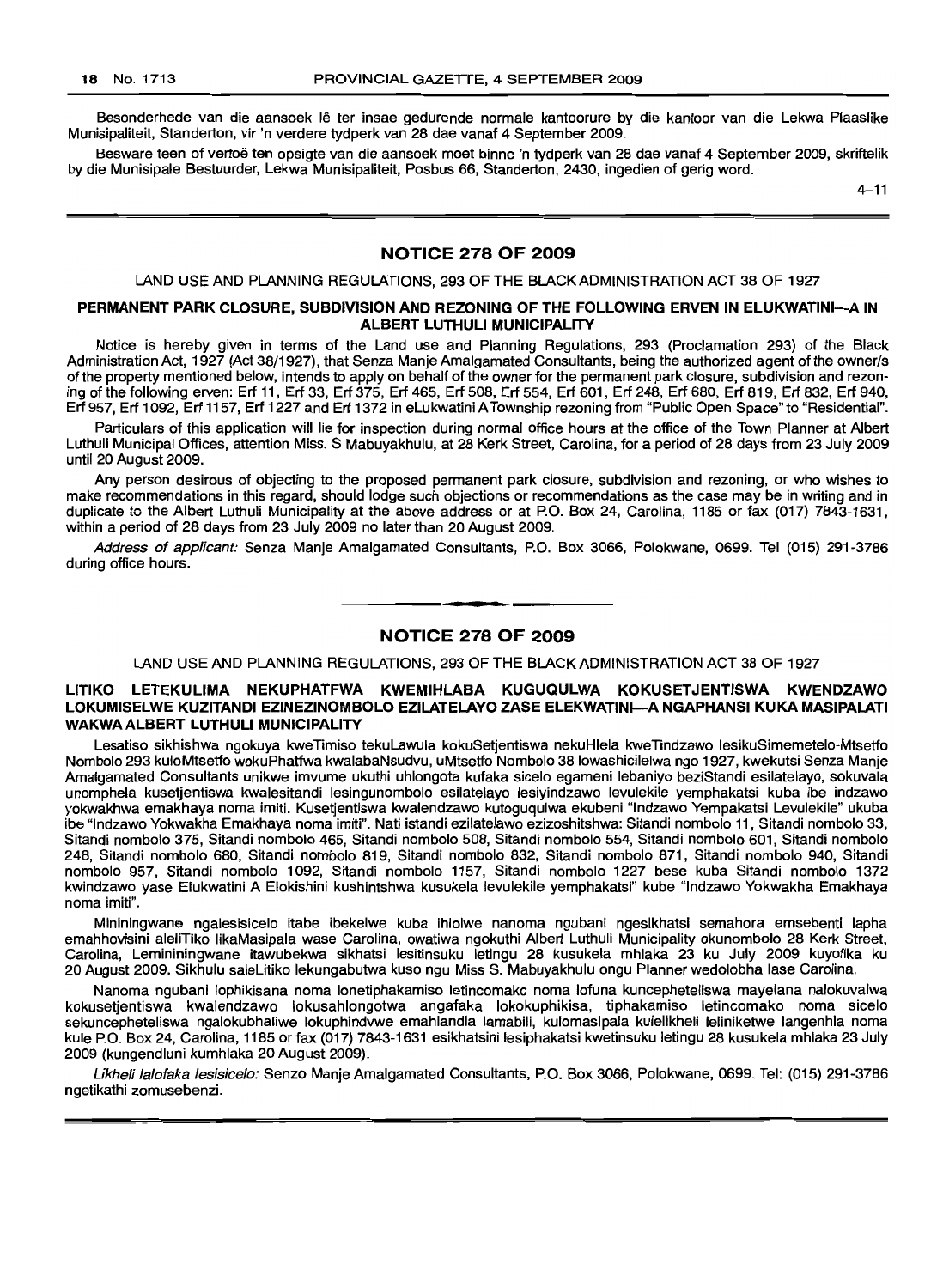# **LOCAL AUTHORITY NOTICES PLAASLIKE BESTUURSKENNISGEWINGS**

# **LOCAL AUTHORITY NOTICE 183**

## **eMALAHLENI LOCAL MUNICIPALITY**

# **NOTICE OF APPLICATION FOR ESTABLISHMENT OF A TOWNSHIP: DUVHAPARK EXTENSIONS** 3, 4. 5 **& 6**

The eMalahleni Local Municipality, hereby give notice in terms 'of Section 69 (6)(a) of the Town Planning and Townships Ordinance, 1986 (Ordinance 15 of 1986), that an application to establish the township referred to in the annexure hereto, has been received.

Particulars of the application will lie for inspection during normal office hours at the Spatial Planning Section (Directorate Development Planning) 3rd Floor, Civic Centre, Mandela Street, **eMALAHLENI** for a period of 28 days from 24 July 2009.

Objections to or representations in respect of the application must be lodged with or made in writing in duplicate to the Municipal Manager at the under mentioned address or at P.O. Box 3, **WITBANK,** 1035 within a period of 28 days from 24 July 2009.

# **A.M. LANGA MUNICIPAL MANAGER**

| <b>Administrative Centre</b><br>Mandela Street<br>eMalahleni<br>1035 | $P.O.$ Box 3<br><b>WITBANK</b><br>1035                                                               |
|----------------------------------------------------------------------|------------------------------------------------------------------------------------------------------|
| Notice number:                                                       | 126/2009                                                                                             |
| Publication date:                                                    | Government Gazette - 28 August and 4 September 2009<br>Witbank News - 28 August and 4 September 2009 |
| <b>ANNEXURE:</b>                                                     |                                                                                                      |

**Name of township: Full name of applicant:** Duvhapark Extensions 3, 4, 5 & 6 Plan Associates Town and Regional Planner and Development Consultants, the authorized agent of Zevoli 146 (Proprietary) Limited.

#### **Number of erven in proposed township:**

Phase 1 - Duvhapark Extension 3:

- 471 "Residential 1" erven with a density of 1 dwelling per 200 m<sup>2</sup> -250 m<sup>2</sup>
- 227 "Residential 1" erven with a density of 1 dwelling per 200 m<sup>2</sup> -250 m<sup>2</sup>
- 2 "Residential 3" erven with a density of 30 units per hectar
- 3 "Residential 4" erven with a density of 80 units per hectar
- 5 "Public Open Space" erven
- 3 "Private Open Space" erven
- "Educational" erven
- 4 erven zoned "Special" for private roads, access, access control and municipal services, and
- 1 erf zoned "Special" for a place of worship.

Phase 2 - Duvhapark Extension 4:

- 535 "Residential 1" erven with a density of 1 dwelling per 300 m<sup>2</sup> -350 m<sup>2</sup>
- 2 "Residential 3" erven with a density of 25 units per hector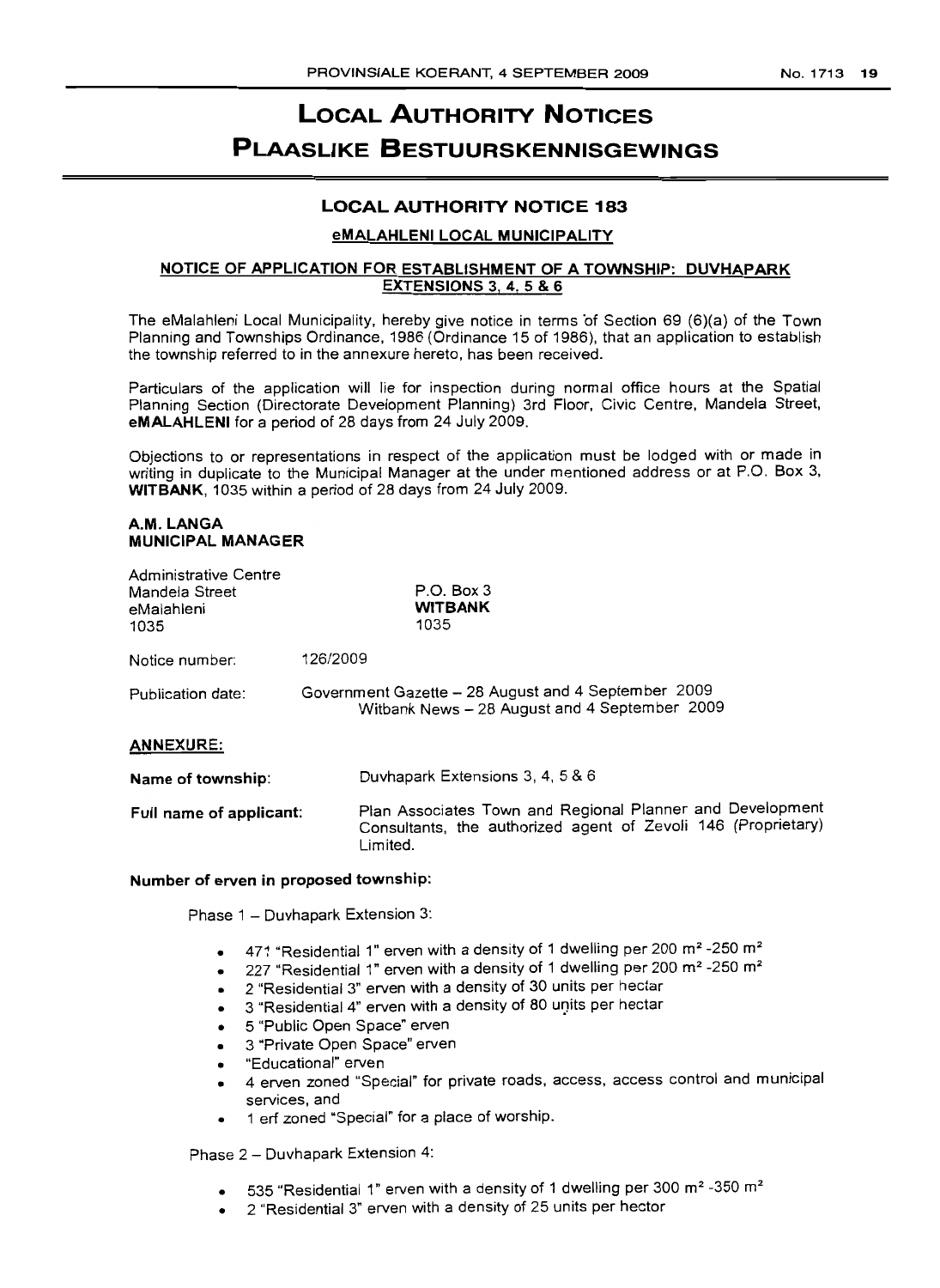- 4 "Public Open Space" erven
- 19"Private Open Space" erven
- 1"Business 1" erf
- 1"Educational" erf
- 8 erven zoned "Special" for private roads, access, access control and municipal services, and
- 1 erf zoned "Special" for a place of worship.

Phase 3 - Duvhapark Extension 5:

- 96 "Residential 1" erven with a density of 1 dwelling per 400 m<sup>2</sup> -450 m<sup>2</sup>
- 206 "Residential 1" erven with a density of 1 dwelling per 450  $m<sup>2</sup>$  -500  $m<sup>2</sup>$
- 2 "Residential 3" erven with a density of 25 units per hector
- 1 "Residential 4" erf with a density of 50 units per hector
- 6 "Public Open Space" erven
- 8 "Private Open Space" erven
- 2"Educational" erven
- 7 erven zoned "Special" for private roads, access, access control and municipal services, and
- 1 erf zoned "Special" for a place of worship.

Phase 4 - Duvhapark Extension 6:

- 243 "Residential 1" erven with a density of 1 dwelling per 550  $m^2$  -650  $m^2$
- 2 "Residential 3" erven with a density of 25 units per hector
- 1 "Residential 4" erf with a density of 50 units per hector
- 1 "Public Open Space" erven
- 6 "Private Open Space" erven, and
- 3 erven zoned "Special" for private roads, access, access control and municipal services.

#### Description of land on which the township is to be established:

The townships are Duvhapark Extensions 3, 4, 5 and 6

# Situation of proposed township:

The townships are situated on the east of Tasbetpark Extension 1 and 12, west of Portions 4, 8 and 39 of the farm Naauwpoort 335 JS, suth of Portions 4 to 9 of the farm Spring Valley 321 JS and north of Portin 79 of the farm Naauwpoort 335 JS.

28-04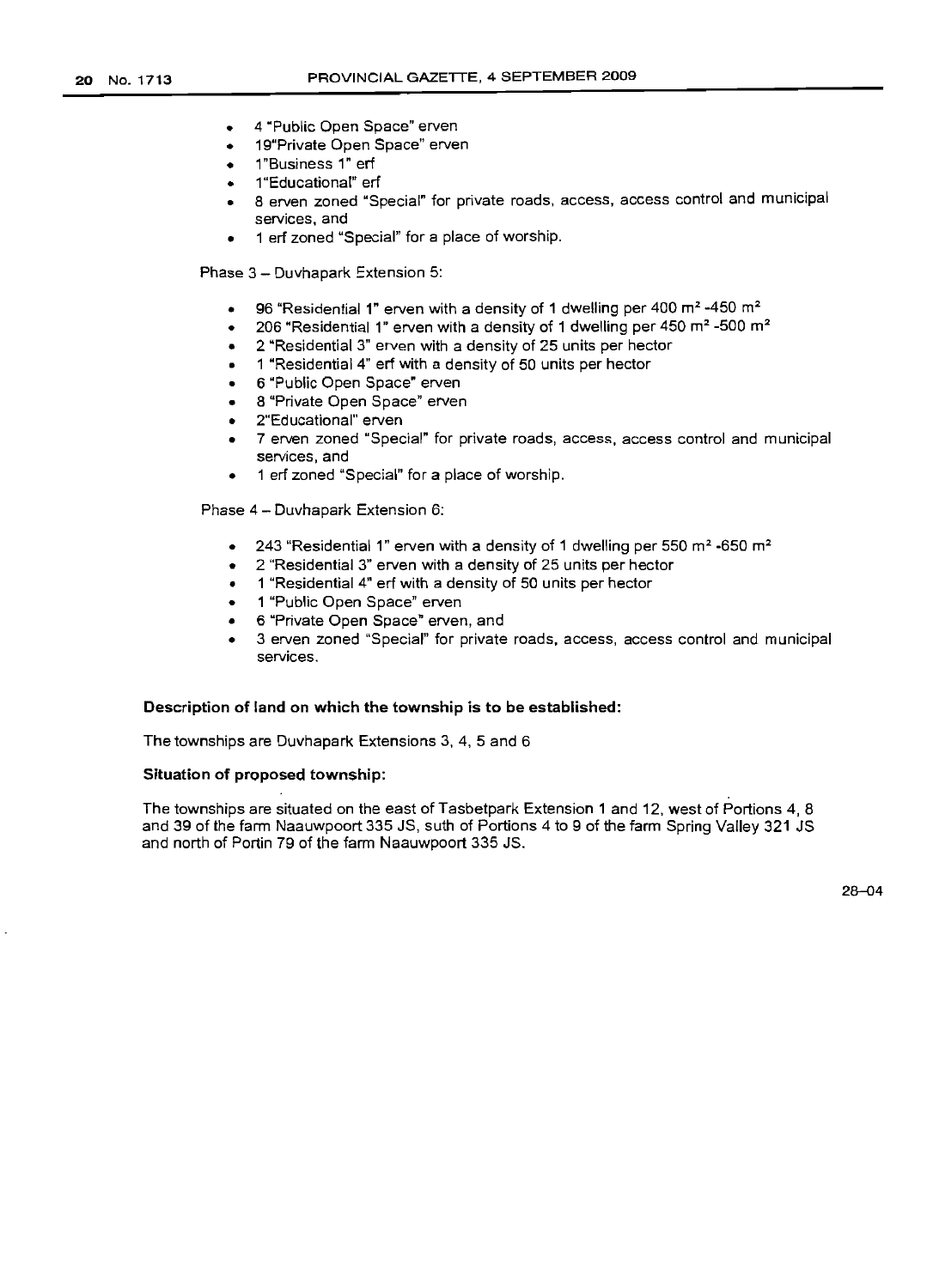# **LOCAL AUTHORITY NOTICE 184**

#### **THABA CHWEU MUNICIPALITY**

#### NOTICE OF APPLICATION FOR ESTABLISHMENT OF TOWNSHIP

#### (REGULATION 21)

The Thaba Chweu Municipality hereby gives notice in terms of section 69 (6) (a) of the Town-planning and Townships Ordinance, 1986 (Ordinance 15 of 1986), that an application to establish the township referred to in the Annexure hereto, has been received by it.

Particulars of the application will lie for inspection during normal office hours at the office of the Town Planner, Room 33, Department Technical & Engineering Services, Civic Centre, Thaba Chweu Municipality, 1 Central Street, Lydenburg, for a period of 28 days from 28 August 2009.

Objections to or representations in respect of the application must be lodged with or made in writing to the Town Planner at the above address or at PO Box 61, Lydenburg, 1120, within a period of 28 days from 28 August 2009.

#### **ANNEXURE**

### Name of township: **Lydenburg Extension 80.**

Full name of the applicant: Pieterse, Du Toit & Associates CC Town and Regional Planners on behalf of O'Lyden's Action Sport CC as owner.

Number of erven in proposed township:

"Residential 2": 6 erven with a total area of approximately 8,54 ha together and with a density of 20 units per hectare;

"Municipal": 2 erven with a total area of  $\pm$  0,52 ha;

"Streets": of approximately 2,43 ha;

The proposed township is approximately 11,49 ha in total extent.

Property description: A portion of the Remainder of Portion 7 of the farm Rooidraai 34, Registration Division J.T., Mpumalanga Province.

Location of proposed township: The proposed development is generally located on vacant (farm) land, south of Lydenburg Extension 54, east and adjacent to the Lydenburg to Machadodorp Provincial Road.

Address of agent: Pieterse, Du Toit & Associates CC Town and Regional Planners, Concillium Building, 118 Genl. Beyers Street, Welgelegen; P.O. Box 11306, Bendor Park, Polokwane, 0699. Tel: (015) 297-4970/Fax: (015) 297-4584. (Ref No. F13H21.) E-mail: pierre@profplanners.co.za

## **PLAASLIKE BESTUURSKENNISGEWING 184**

**.-**

#### **THABA CHWEU MUNISIPALITEIT**

#### KENNISGEWING VAN AANSOEK OM STIGTING VAN DORP

#### (REGULASIE 21)

Die Thaba Chweu Munisipaliteit gee hiermee ingevolge artikel 69 (6) (a) van die Ordonnansie op Dorpsbeplanning en Dorpe, 1986 (Ordonnansie 15 van 1986), kennis dat 'n aansoek om die dorp in Bylae hierby genoem te stig en deur hom ontvang is.

Besonderhede van die aansoek lê ter insae gedurende gewone kantoor van die Stadsbeplanner, Kamer 33, Departement Tegniese- en Ingenieursdienste, Munisipale Gebou, Thaba Chweu Munisipaliteit, Sentraafstraat 1, Lydenburg, vir 'n tydperk van 28 dae vanaf 28 Augustus 2009.

Besware teen of vertoe ten opsigte van die aansoek moet binne 'n tydperk van 28 dae vanaf 28 Augustus 2009 skriftelik by of tot die Stadsbeplanner by bovermelde adres of by Posbus 61, Lydenburg, 1120, ingedien of gerig word.

#### **BYLAE**

#### Naam van die dorp: **Lydenburg Uitbreiding 80.**

Volle naam van aansoeker: Pieterse, Du Toit & Assosiate BK Stads- en Streekbeplanners namens O'Lyden's Action Sport BK as eienaar.

Aantal erwe in voorgestelde dorp:

"Residensieel 2": 6 erwe met 'n totale area van ongeveer 8,54 ha saam en met 'n digtheid van 20 eenhede per hektaar.

"Munisipaal": 2 erwe met 'n totale area van ± 0,52 ha saam.

"Strate": van ongeveer 2,43 ha.

Die voorgestelde dorp is ongeveer 11,49 ha groot in totaal.

Beskrywing van grond waarop dorp gestig staan te word: 'n Gedeelte van die Restant van Gedeelte 7 van die plaas Rooidraai 34, Registrasieafdeling J.T., Mpumalanga Provinsie.

Ligging van voorgestelde dorp: Die voorgestelde ontwikkeling is geleë op plaas grond, suid van Lydenburg Uitbreiding 54 en oos en aangrensend aan die Lydenburg na Machadodorp Provinsiale Pad.

Adres van agent: Pieterse, Du Toit & Assosiate BK Stads- en Streekbeplanners, Concilliumgebou, Genl. Beyersstraat 118, Welgelegen, Posbus 11306, Bendor Park, Polokwane, 0699. Tel: (015) 297-4970/Faks: (015) 297-4584. (Verw No. F13H21.) E-pos: pierre@profplanners.co.za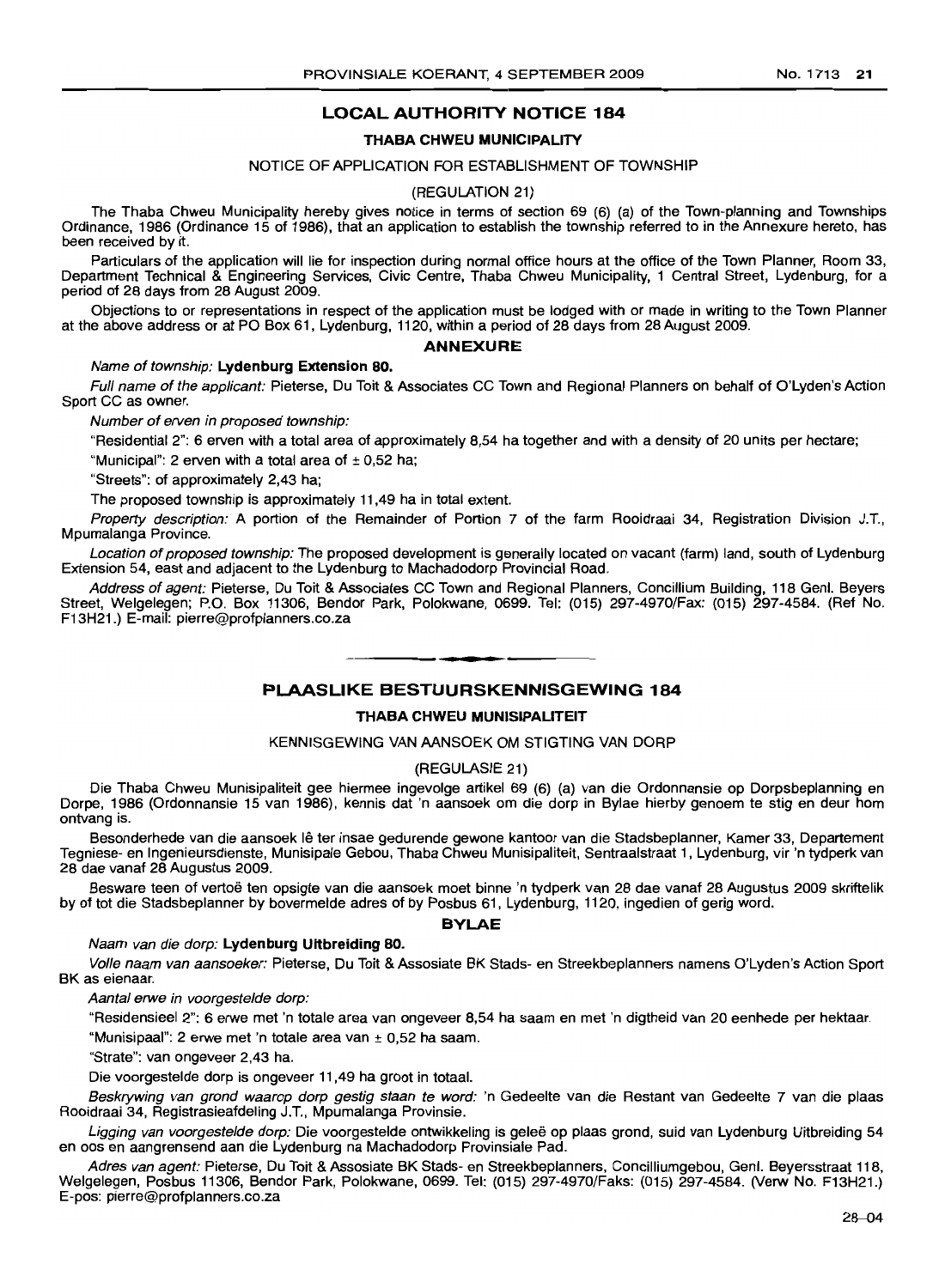## **LOCAL AUTHORITY NOTICE 192**

#### NOTICE OF APPLICATION FOR ESTABLISHMENT OF A TOWNSHIP

#### (LOCAL AUTHORITY NOTICE 139 OF 2009)

#### **eMALAHLENI LOCAL MUNICIPALITY**

The eMalahleni Local Municipality hereby gives notice in terms of section 69 (6) (a), read with section 96 (3), of the Townplanning and Townships Ordinance, 1986 (Ordinance 15 of 1986), that an application to establish the township referred to in the Annexure attached hereto, has been received by it.

Particulars of the application will lie for inspection during normal office hours at the office of the Municipal Manager, Mandela Avenue, eMalahleni, 1035, for a period of 28 days from 4 September 2009.

Objections to or representations in respect of the application must be lodged with or made in writing and in duplicate to the Municipal Manager at the above address or at P.O. Box 3, Witbank, 1035, within a period of 28 days from 4 September 2009.

#### **ANNEXURE**

Name of the township: **Ferrobank Extension** 3.

Full name of the applicant: Urban Dynamics (Mpumalanga) Inc.

Number of erven in proposed township:

Industrial 2: 2.

Total: 2.

Description of land on which township is to be established: Portions R/8, R/9, 12 & 13 of the farm Driefontein 297 JS.

Situation of proposed township: The subject site is located in Schonland Drive, Ferrobank, adjacent and south east of Samancor, eMalahleni.

*Clo* Urban Dynamics (Mpumalanga) Inc., Propark Building, 44 Wes Street (P.O. Box 3294), Middelburg, 1050. Tel: (013) 243-1219. Fax: (013) 243-1321.

# **PLAASLIKE BESTUURSKENNISGEWING 192**

**•**

KENNISGEWING VAN AANSOEK OM STIGTING VAN DORP

(KENNISGEWING 139 VAN 2009)

#### **eMALAHLENI PLAASLIKE MUNISIPALITEIT**

Die eMalahleni Plaaslike Munisipaliteit, gee hiermee ingevolge artikel 69 (6) (a), gelees saam met artikel 96 (3), van die Ordonnansie op Dorpsbeplanning en Dorpe, 1986 (Ordonnansie 15 van 1986), kennis dat 'n aansoek om die dorp in die Bylae hierby genoem, te stig deur hom ontvang is.

Besonderhede van die aansoek lê ter insae gedurende gewone kantoorure by die kantoor van die Munisipale Bestuurder, Mandelalaan, eMalahleni, 1035, vir 'n tydperk van 28 dae vanaf 4 September 2009.

Besware teen of vertoe ten opsigte van die aansoek moet binne 'n tydperk van 28 dae vanaf 4 September 2009 skriftelik in tweevoud by of tot die Munisipale Bestuurder, by bovermelde adres of by Posbus 3, Witbank, 1035, ingedien of gerig word.

#### **BYLAE**

Naam van dorp: **Ferrobank Uitbreiding** 3.

Volle naam van aansoeker: Urban Dynamics (Mpumalanga), Ing.

Aantal erwe in voorgestelde dorp:

Industrieel 2: 2.

Totaal: 2.

Beskrywing van grond waarop dorp gestig staan te word: Gedeelte R/8, R/9, 12 & 13 van die plaas Driefontein 297 JS.

Ligging van voorgestelde dorp: Die eiendom is geleë in Schonlandlaan, Ferrobank, aanliggend en suid-oos van Samancor, eMalahleni.

Pia Urban Dynamic (Mpumalanga) Ing., Proparkgebou, Wesstraat 44 (Posbus 3294), Middelburg, 1050. Tel: (013) 243-1219. Fax: (013) 243-1321.